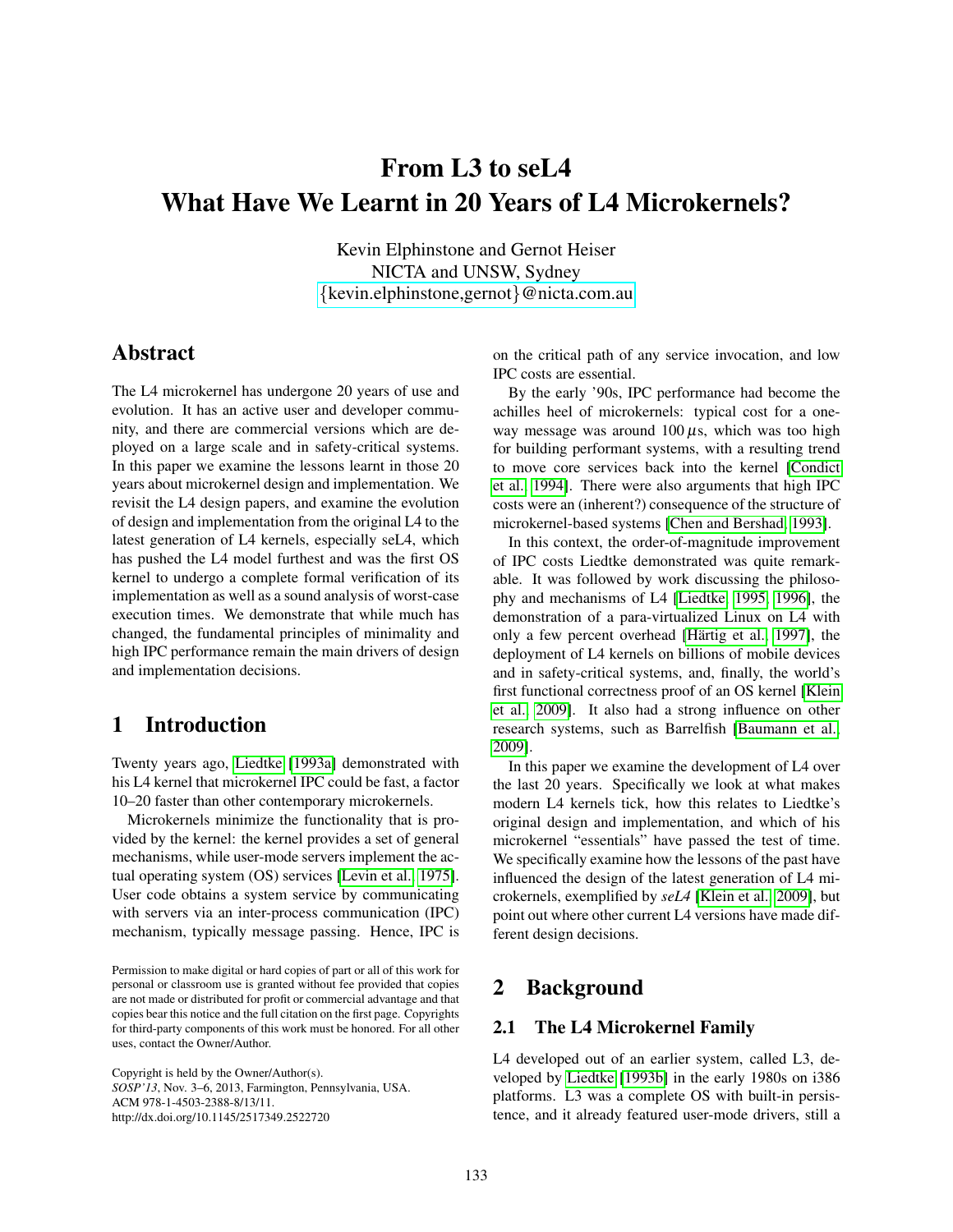<span id="page-1-0"></span>

Figure 1: The L4 family tree (simplified). Black arrows indicate code, green arrows ABI inheritance. Box colours indicate origin as per key at the bottom left.

characteristic of L4 microkernels. It was commercially deployed in a few thousand installations (mainly schools and legal practices). Like all microkernels at the time, L3 suffered from IPC costs of the order of  $100 \,\mu s$ .

Liedtke initially used L3 to try out new ideas, and what he referred to as "L3" in early publications [\[Liedtke, 1993a\]](#page-16-0) was actually an interim version of a radical re-design. He first used the name "L4" with the "V2" ABI circulated in the community from 1995.

In the following we refer to this version as the "original L4". Liedtke implemented it completely in assembler on i486-based PCs and soon ported it to the Pentium.

This initial work triggered a twenty-year evolution, with multiple ABI revisions and from-scratch implementations, as depicted in [Figure 1.](#page-1-0) It started with TU Dresden and UNSW re-implementing the ABI (with necessary adaptations) on 64-bit Alpha and MIPS processors, the latter implemented all longer-running operations in C. Both kernels achieved sub-microsecond IPC performance [\[Liedtke et al., 1997a\]](#page-16-6) and were released as open source. The UNSW Alpha kernel was the first multiprocessor version of L4.

Liedtke, who had moved from GMD to IBM Watson, kept experimenting with the ABI in what became known as *Version X*. GMD and IBM imposed an IP regime which proved too restrictive for other researchers, prompting Dresden to implement a new x86 version from scratch, called *Fiasco* in reference to their experience in trying to deal with IP issues. The opensource Fiasco was the first L4 version written almost completely in a higher-level language (C++) and is the oldest L4 codebase still actively maintained. It was the first L4 kernel with significant commercial use (estimated shipments up to 100,000).

After Liedtke's move to Karlsruhe, he and his students did their own from-scratch implementation (in C), *Hazelnut*, which was the first L4 kernel that was ported (rather than re-implemented) to another architecture (from Pentium to ARM).

Karlsruhe's experience with Version X and Hazelnut resulted in a major ABI revision, V4, aimed at improving kernel and application portability, multi-processor support and addressing various other shortcomings. After Liedtke's tragic death in 2001, his students implemented the design in a new open-source kernel, *L4Ka::Pistachio* ("Pistachio" for short). It was written in C++, originally on x86 and PowerPC, and at UNSW/NICTA we soon after ported it to MIPS, Alpha, 64-bit PowerPC and  $ARM$ .<sup>[1](#page-1-1)</sup> In most of these ports, less than 10% of the code changed.

At NICTA we soon re-targeted Pistachio for use in resource-constrained embedded systems, resulting in a fork called *NICTA::Pistachio-embedded* ("L4 embedded"). It saw massive-scale commercially deployment when Qualcomm adopted it as a protected-mode real-time OS for the firmware of their wireless modem processors. The NICTA spinout Open Kernel Labs took on the support and further development of the kernel, re-

<span id="page-1-1"></span><sup>&</sup>lt;sup>1</sup>There were also Itanium [\[Gray et al., 2005\]](#page-15-4) and SPARC versions, but they were never completed.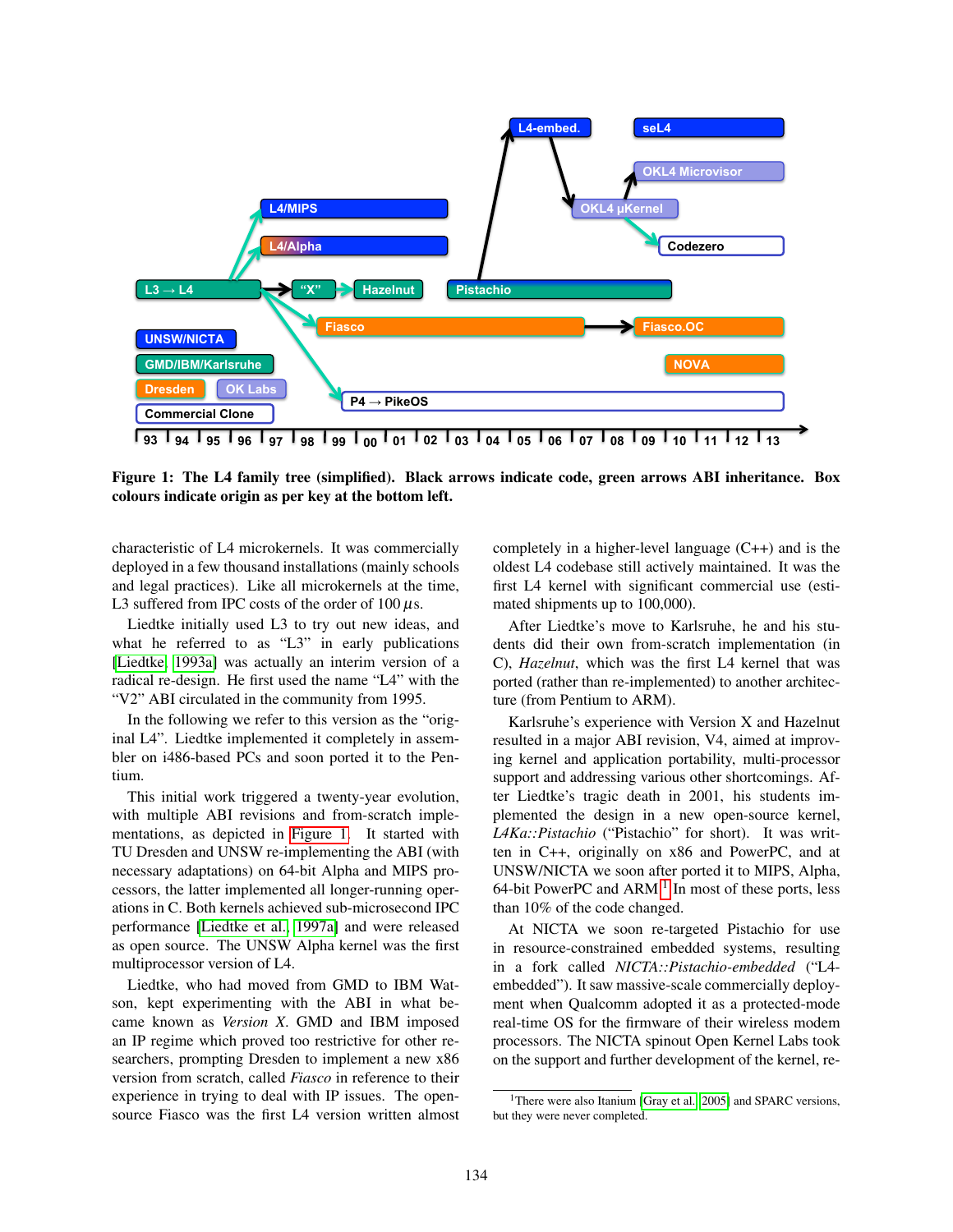<span id="page-2-2"></span>

| <b>Name</b>      | Year | <b>Processor</b>              | <b>MHz</b> | <b>Cycles</b> | $\mu$ s |
|------------------|------|-------------------------------|------------|---------------|---------|
| Original         | 1993 | i486                          | 50         | 250           | 5.00    |
| Original         | 1997 | Pentium                       | 160        | 121           | 0.75    |
| L4/MIPS          | 1997 | R <sub>4700</sub>             | 100        | 86            | 0.86    |
| L4/Alpha         | 1997 | 21064                         | 433        | 45            | 0.10    |
| Hazelnut         | 2002 | Pentium 4                     | 1,400      | 2,000         | 1.38    |
| Pistachio        | 2005 | Itanium 2                     | 1,500      | 36            | 0.02    |
| OKL <sub>4</sub> | 2007 | XScale 255                    | 400        | 151           | 0.64    |
| <b>NOVA</b>      | 2010 | Core i7 (Bloomfield) 32-bit   | 2,660      | 288           | 0.11    |
| seL4             | 2013 | Core i7 4770 (Haswell) 32-bit | 3,400      | 301           | 0.09    |
| seL4             | 2013 | ARM <sub>11</sub>             | 532        | 188           | 0.35    |
| seL4             | 2013 | Cortex A9                     | 1,000      | 316           | 0.32    |

Table 1: One-way IPC cost of various L4 kernels.

named the *OKL4 microkernel*. [2](#page-2-0) Another deployed version is PikeOS, a commercial V2 clone by Sysgo, certified for use in safety-critical avionics and deployed in aircraft and trains. $3$ 

The influence of EROS [\[Shapiro et al., 1999\]](#page-17-0) and increasing security focus resulted in a move to capabilities [\[Dennis and Van Horn, 1966\]](#page-15-5) for access control, first with the 2.1 release of OKL4 (2008) and soon followed by Fiasco (renamed *Fiasco.OC*). Aiming for formal verification, which seemed infeasible for a code base not designed for the purpose, we instead opted for a from-scratch implementation for our capability-based *seL4* kernel.

The last few years also saw two new designs specifically aimed to support virtualization as the primary concern, *NOVA* [\[Steinberg and Kauer, 2010\]](#page-17-1) from Dresden and the *OKL4 Microvisor* [\[Heiser and Leslie, 2010\]](#page-15-6) from OK Labs.

A common thread throughout those two decades is the *minimality principle* introduced in [Section 3.1,](#page-3-0) and a strong focus on the performance of the critical IPC operation; kernel implementors generally aim to stay close to the limits set by the micro-architecture, as shown in [Table 1.](#page-2-2) Consequently, the L4 community tends to measure IPC latencies in cycles rather than microseconds, as this better relates to the hardware limits. In fact, [Section 3.1](#page-3-0) provides an interesting view of the contextswitch-friendliness of the hardware (compare the cycle counts for Pentium 4 and Itanium, both from highlyoptimised IPC implementations!)

#### 2.2 Modern representatives

We base our examination of the evolution of L4 design and evaluation on seL4, which we know well and which in many ways evolved furthest from the original design. We note where other recent versions ended up with different designs, and try to understand the reasons behind, and what this tells us about the degree of agreement about microkernel design in the L4 community.

Unlike any of the other systems, seL4 is designed from the beginning to support formal reasoning about security and safety, while maintaining the L4 tradition of minimality, performance and the ability to support almost arbitrary system architectures.

This led us to a radically new resource-management model, where all spatial allocation is explicit and directed by user-level code, including kernel memory [\[Elkaduwe et al., 2008\]](#page-15-7). It is also the first protected OS kernel in the literature with a complete and sound worstcase execution time (WCET) analysis [\[Blackham et al.,](#page-15-8) [2011\]](#page-15-8).

A second relevant system is Fiasco.OC, which is unique in that it is a code base that has lived through most of L4 history, starting as a clone of the original ABI (and not even designed for performance). It has, at some point in time, supported many different L4 ABI versions, often concurrently, and is now a high-performance kernel with the characteristics of the latest generation, including capability-based access control. Fiasco served as a testbed for many design explorations, especially with respect to real-time support [Härtig and Roitzsch, [2006\]](#page-15-9).

Then there are two recent from-scratch designs: NOVA [\[Steinberg and Kauer, 2010\]](#page-17-1), designed for hardware-supported virtualization on x86 platforms, and the OKL4 Microvisor [\[Heiser and Leslie, 2010\]](#page-15-6) ("OKL4" for short), which was designed as a commercial platform for efficient para-virtualization on ARM processors.

<span id="page-2-0"></span><sup>&</sup>lt;sup>2</sup>Total deployment is now in the billions, see Open Kernel Labs press release [http://www.ok-labs.com/](http://www.ok-labs.com/releases/release/ok-labs-software-surpasses-milestone-of-1.5-billion-mobile-device-shipments) [releases/release/ok-labs-software-surpasses-milestone-of-1.](http://www.ok-labs.com/releases/release/ok-labs-software-surpasses-milestone-of-1.5-billion-mobile-device-shipments) [5-billion-mobile-device-shipments,](http://www.ok-labs.com/releases/release/ok-labs-software-surpasses-milestone-of-1.5-billion-mobile-device-shipments) January 2012.

<span id="page-2-1"></span>

<sup>3</sup>See Sysgo press releases [http://www.sysgo.com/.](http://www.sysgo.com/)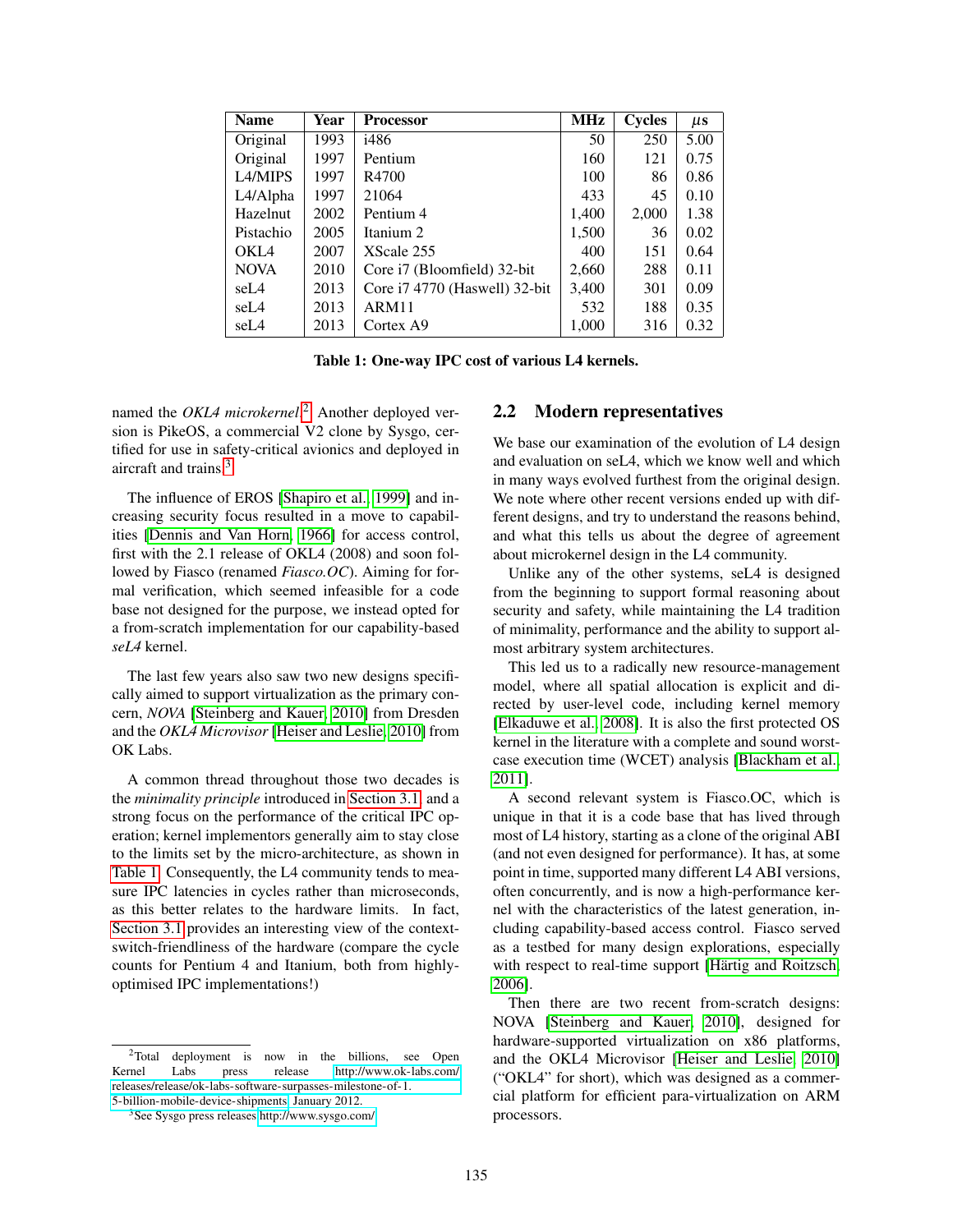<span id="page-3-1"></span>

| <b>Name</b>      | Archi-             | Size (kLOC) |      |              |
|------------------|--------------------|-------------|------|--------------|
|                  | tecture            | $C/C++$     | asm  | <b>Total</b> |
| Original         | 486                | 0           | 6.4  | 6.4          |
| L4/Alpha         | Alpha              | 0           | 14.2 | 14.2         |
| L4/MIPS          | MIPS64             | 6.0         | 4.5  | 10.5         |
| Hazelnut         | x86                | 10.0        | 0.8  | 10.8         |
| Pistachio        | x86                | 22.4        | 1.4  | 23.0         |
| L4-embedded      | ARM <sub>v5</sub>  | 7.6         | 1.4  | 9.0          |
| <b>OKL43.0</b>   | ARM <sub>v</sub> 6 | 15.0        | 0.0  | 15.0         |
| Fiasco.OC        | x86                | 36.2        | 1.1  | 37.6         |
| seL <sub>4</sub> | ARM <sub>v6</sub>  | 9.7         | 0.5  | 10.2         |

Table 2: Source lines of code (SLOC) of various L4 kernels.

# 3 Microkernel Design

[Liedtke](#page-16-2) [\[1995\]](#page-16-2) outlines principles and mechanisms which drove the design of the original L4. We examine how these evolved over time, and, specifically, how they compare with the current generation.

### <span id="page-3-0"></span>3.1 Minimality

The main drivers of Liedtke's designs were minimality and IPC performance, with a strong belief that the former helps the latter. Specifically, he formulated the microkernel *minimality principle*:

A concept is tolerated inside the  $\mu$ -kernel only if moving it outside the kernel, i.e. permitting competing implementations, would prevent the implementation of the system's required functionality [\[Liedtke, 1995\]](#page-16-2).

This principle, which is a more pointed formulation of "only minimal mechanisms and no policy in the kernel," has continued to be the foundation of the design of L4 microkernels. The discussion in the following sections will demonstrate the community's on-going efforts to remove features or replace them with more general (and powerful) ones.

The adherence to this principle can be seen from the comparison of source code sizes, shown in [Table 2:](#page-3-1) while it is normal for systems to grow in size over time, seL4, the latest member of the family (and, arguably, the one that diverged strongest from the traditional model) is still essentially the same size as the early versions.<sup>[4](#page-3-2)</sup> Verification provided a particular strong motivation for minimality, as even 9,000 SLOC pushed the limits of what was achievable.

Retained: Minimality as key design principle.

Nevertheless, none of the designers of L4 kernels to date claim that they have developed a "pure" microkernel in the sense of strict adherence to the minimality principle. For example, all of them have a scheduler in the kernel, which implements a particular scheduling policy (usually hard-priority round-robin). To date, noone has come up with a truly general in-kernel scheduler or a workable mechanism which would delegate all scheduling policy to user-level without imposing high overhead.

# 3.2 IPC

We mentioned earlier the importance of IPC performance, and that the design and implementation of L4 kernels consistently aimed at maximising it. However, the details have evolved considerably.

#### 3.2.1 Synchronous IPC

The original L4 supported synchronous (rendezvousstyle) IPC as the only communication, synchronisation, and signalling mechanism. Synchronous IPC avoids buffering in the kernel and the management and copying cost associated with it. It is also a prerequisite for a number of implementation tricks we will cover later, specifically the lazy scheduling [\(Section 4.2\)](#page-11-0), direct process switch [\(Section 4.3\)](#page-12-0), and temporary mapping [\(Sec](#page-4-0)[tion 3.2.2\)](#page-4-0) optimisations.

While certainly minimal, and simple conceptually and in implementation, experience taught us significant drawbacks of this model: it forces a multi-threaded design onto otherwise simple systems, with the resulting synchronisation complexities. For example, the lack of functionality similar to UNIX select() required separate threads per interrupt source, and a single-threaded server could not wait for client requests and interrupts at the same time.

We addressed this in L4-embedded by adding *asynchronous notifications*, a very simple form of asynchronous IPC. We later refined this model in seL4 as *asynchronous endpoints* (AEPs, endpoints will be explained in [Section 3.2.3\)](#page-5-0): sending is non-blocking and asynchronous to the receiver, who has a choice of blocking or polling for a message. Logically, an asynchronous endpoint is similar to multiple binary semaphores allocated within a single word: Each AEP has a single-word *notification field*. A send operation specifies a mask of

<span id="page-3-2"></span><sup>&</sup>lt;sup>4</sup>In fact, seL4's SLOC count is somewhat bloated as a consequence of the C code being mostly a "blind" manual translation from Haskell [\[Klein et al., 2009\]](#page-16-4), together with generated bit-field accessor functions, resulting in hundreds of small functions. The kernel compiles into about 9 k ARM instructions.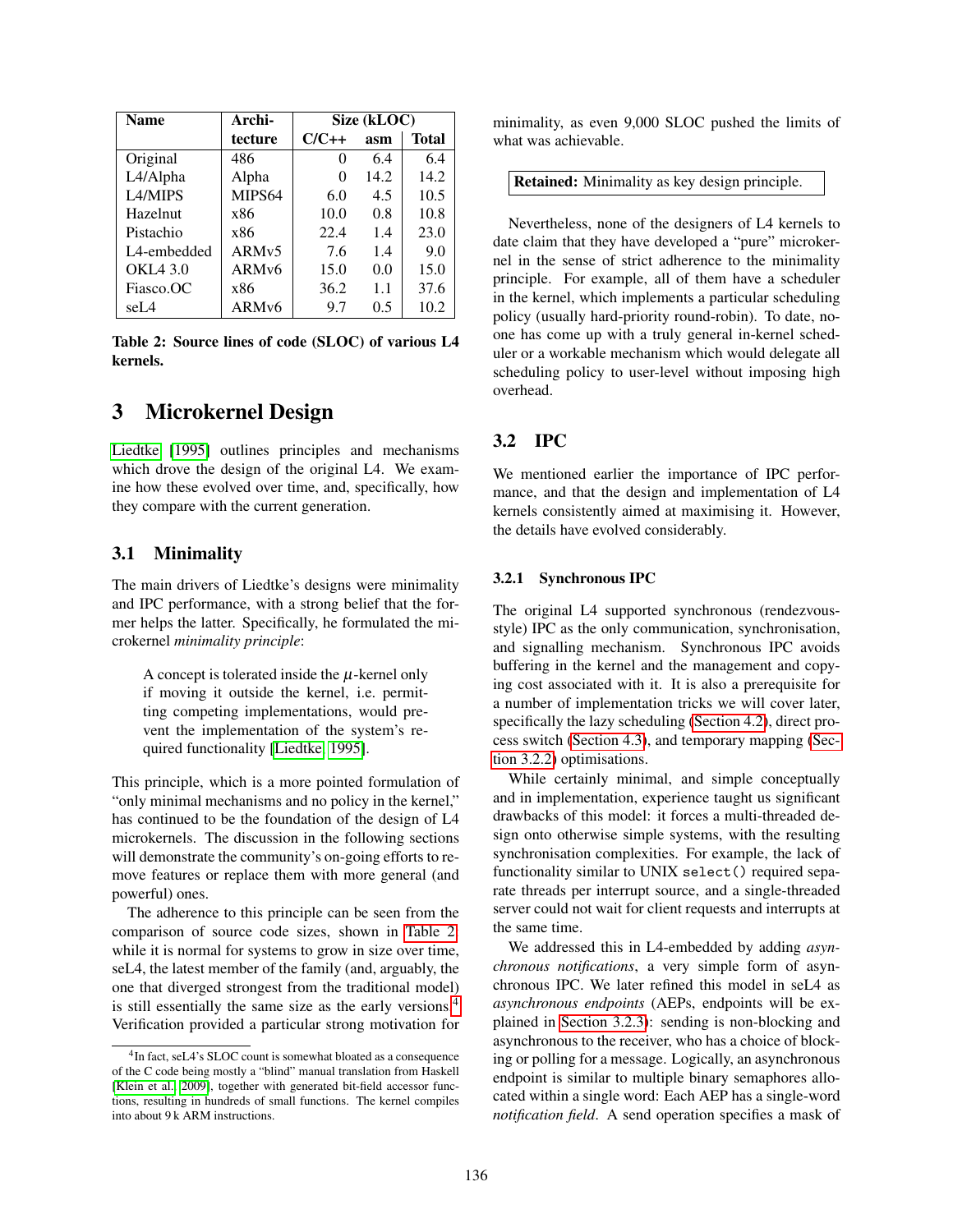bits (usually a single bit), which is OR-ed into the notification field. Waiting is effectively select() across the notification field.

In our present design, an asynchronous endpoint can be *bound* to a specific thread. If a notification arrives while the thread is waiting on a synchronous endpoint, the notification is delivered like a synchronous message (with an indication that it is really a notification).

In summary, seL4, like most other L4 kernels, retains the model of synchronous IPC but augments it with asynchronous notification. OKL4 has completely abandoned synchronous IPC, and replaced it by *virtual IRQs* (essentially asynchronous notifications). NOVA has augmented synchronous IPC with counting semaphores [\[Steinberg and Kauer, 2010\]](#page-17-1), while Fiasco.OC has also augmented synchronous IPC with virtual IRQs.

Replaced: Synchronous IPC augmented with (seL4, NOVA, Fiasco.OC) or replaced by (OKL4) asynchronous notification.

Having two forms of IPC is a violation of minimality, so the OKL4 approach is more pure in this particular point (although its channel abstraction constitutes a different violation, see [Section 3.2.2\)](#page-4-0). Furthermore, the utility of synchronous IPC becomes more dubious in a multicore context: an RPC-like server invocation sequentialises client and server, which should be avoided if they are running on separate cores. We therefore expect communication protocols based on asynchronous notification to become more prevalent, and a move to asynchronous-only IPC sometime in the future remains a possibility.

#### <span id="page-4-0"></span>3.2.2 IPC message structure

Original L4 IPC had rich semantics. Besides in-register ("short") messages it supported messages of almost arbitrary size (a word-aligned "buffer" as well as multiple unaligned "strings") in addition to in-register arguments. Coupled with the all-synchronous design, this approach avoids redundant copying.

Register arguments support zero-copy: the kernel always initiates the IPC from the sender's context and switches to the receiver's context without touching the message registers.

A drawback is the architecture-dependent and (especially on x86-32) small size of zero-copy messages. In fact, the number of available registers changed frequently with ABI changes, as changes to syscall arguments used or freed up registers.

Pistachio introduced the concept of a moderate-size (configurable in the range of 16–64) set of *virtual message registers*. The implementation mapped some of them to physical registers, the rest was contained in a per-thread pinned part of the address space. The pinning ensures register-like semantics without the possibility of a page fault. Inlined access functions hide the distinction between physical and memory-backed registers from the user. seL4 and Fiasco.OC continue to use this approach.

The motivation is two-fold: Virtual message registers improve portability across architectures, and more importantly, they reduce the performance penalty for moderately-sized messages exceeding the number of physical registers: copying a small number of words is cheaper than establishing the temporary mapping involved in "long" IPC, as described below.

The benefits of in-register message transfers has diminished over time, as the architectural costs of context switching dominate IPC performance. For example, inregister message transfer on the ARM11 improves IPC performance by 10% (for a 4-word message) compared to passing via the kernel stack; on Cortex A9 this reduces to 4%. On x86-32, reserving any registers for message passing is detrimental to the compiler's ability to optimise the code.

#### Replaced: Physical by virtual message registers.

"Long" messages could specify multiple buffers in a single IPC invocation to amortise the hardware modeand context-switch costs. Long messages could be delivered with a single copy: executing in the sender's context, the kernel sets up a temporarily mapped window into the receiver's address space, covering (parts of) the message destination, and copies directly to the receiver.

This could trigger a page fault during copying in either the source or destination address space, which required the kernel to handle nested exceptions. Furthermore, the handling of such an exception required invoking a user-level page-fault handler. The handler had to be invoked while the kernel was still handling the IPC system call, yet the invocation had to pretend that the fault happened during normal user-mode execution. On return, the original system-call context had to be reestablished. The result was significant kernel complexity, with many tricky corner cases that risked bugs in the implementation.

While long IPC provides functionality which cannot be emulated without some overhead, in practice it was rarely used: Shared buffers can avoid any explicit copying between address spaces, and are generally preferred for bulk data transfer. Additionally, asynchronous interfaces can be used for batching of transfers without resorting to explicit batching support in the kernel.

The main use of long IPC was for legacy POSIX readwrite interfaces to servers, which require transferring the contents of arbitrary buffers to servers who do not necessarily have access to the client's memory. However, the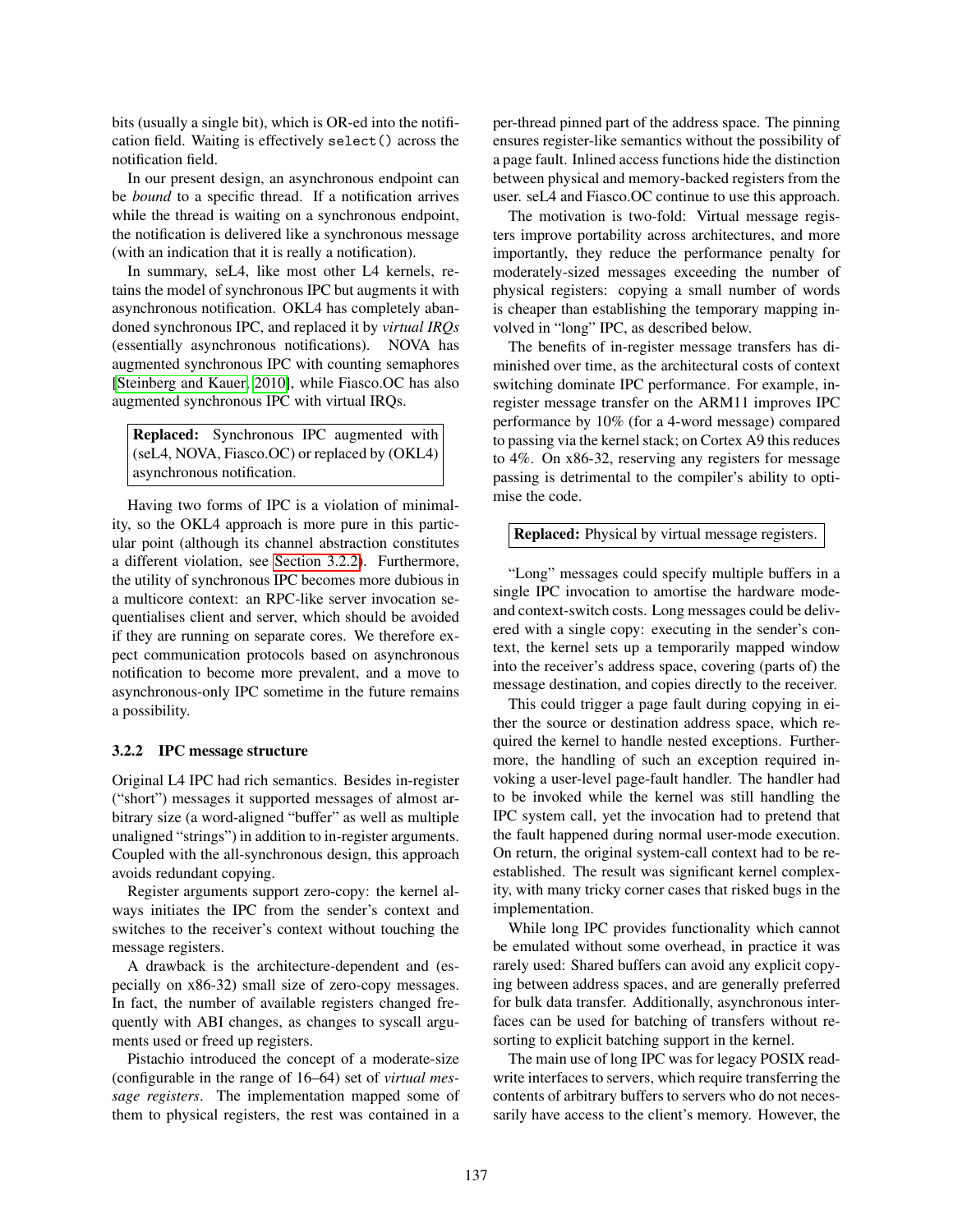rise of Linux as POSIX middleware, where Linux effectively shares memory with its applications, replaced this common use case with pass-by-reference. The remaining use cases either had interface flexibility or could be implemented with shared memory. Long IPC also violates the minimality principle (which talks about functionality, not performance).

As a consequence of this kernel complexity and the existence of user-level alternatives, we removed long IPC from L4-embedded, and NOVA and Fiasco.OC do not provide it either.

For seL4 there are even stronger reasons for staying away from supporting long messages: the formal verification approach explicitly avoided any concurrency in the kernel [\[Klein et al., 2009\]](#page-16-4), and nested exceptions introduce a degree of concurrency. They also break the semantics of the C language by introducing additional control flow. While it is theoretically possible to formally reason about nested exceptions, it would make the already challenging verification task even harder. Of course, the in-kernel page faults could be avoided with extra checking, but that would introduce yet more complexity (besides penalising best-case performance), and would still require a more complex formal model to prove checking is complete and correct.

#### Abandoned: Long IPC.

OKL4 diverges at this point, by providing a new, asynchronous, single-copy, bulk-transfer mechanism called *channel* [\[Heiser and Leslie, 2010\]](#page-15-6). However, this is really a compromise retained for compatibility with the earlier OKL4 microkernel, which was aimed at memorystarved embedded systems. It was used to retrofit protection boundaries into a highly multithreaded (> 50 threads) real-time application, where a separate communication page per pair of communicating threads was too costly.

#### <span id="page-5-0"></span>3.2.3 IPC destinations

Original L4 had threads as the targets of IPC operations. The motivation was to avoid the cache and TLB pollution associated with a level of indirection, although [Liedtke](#page-16-0) [\[1993a\]](#page-16-0) notes that ports could be implemented with an overhead of 12% (mostly 2 extra TLB misses). The model required that thread IDs were unique identifiers.

This model has a drawback of poor information hiding. A multi-threaded server has to expose its internal structure to clients, in order to spread client load, or use a gateway thread, which could become a bottleneck and would impose additional communication and synchronisation overhead. There were a number of proposals to mitigate this but they all had drawbacks. Additionally, large-page support in modern CPUs has reduced the TLB pollution of indirection by increasing the likelihood of co-location on the same page. Last but not least, the global IDs introduced covert channels [\[Shapiro, 2003\]](#page-17-2).

Influenced by EROS [\[Shapiro et al., 1999\]](#page-17-0), *IPC endpoints* were adopted as IPC destinations by seL4 and Fiasco.OC [\[Lackorzynski and Warg, 2009\]](#page-16-7)). seL4 (synchronous) endpoints are essentially ports: the root of the queue of pending senders or receivers is a now a separate kernel object, instead of being part of the recipient's thread control block (TCB). Unlike Mach ports, IPC endpoints do not provide any buffering.

Replaced: Thread IDs by port-like IPC endpoints as message destinations.

#### <span id="page-5-1"></span>3.2.4 IPC timeouts

A blocking IPC mechanism creates opportunities for denial-of-service (DOS) attacks. For example, a malicious (or buggy) client could send a request to a server without ever attempting to collect the reply; owing to the rendezvous-style IPC, the sender would block indefinitely unless it implements a watchdog to abort and restart. L4's long IPC enables a slightly more sophisticated attack: A malicious client could send a long message to a server, ensure that it would page fault, and prevent its pager from servicing the fault.

To protect against such attacks, IPC operation in the original L4 had timeouts. Specifically, an IPC syscall specified 4 timeouts: one to limit blocking until start of the send phase, one to limit blocking in the receive phase, and two more to limit blocking on page faults during the send and receive phases (of long IPC).

Timeout values were encoded in a floating-point format that supported the values of zero, infinity, and finite values ranging from one millisecond to weeks. They added complexity for managing wakeup lists.

Practically, however, timeouts were of little use as a DOS defence. There is no theory, or even good heuristics, for choosing timeout values in a non-trivial system, and in reality, only the values zero and infinity were used: A client sends and receives with infinite timeouts, while a server waits for a request with an infinite but replies with a zero timeout. (The client uses an RPCstyle call operation, consisting of a send followed by an atomic switch to a receive phase, guaranteeing that the client is ready to receive the server's reply.) Traditional watchdog timers represent a better approach to detecting unresponsive IPC interactions (e.g. resulting from deadlocks).

Having abandoned long IPC, in L4-embedded we replaced timeouts by a single flag supporting a choice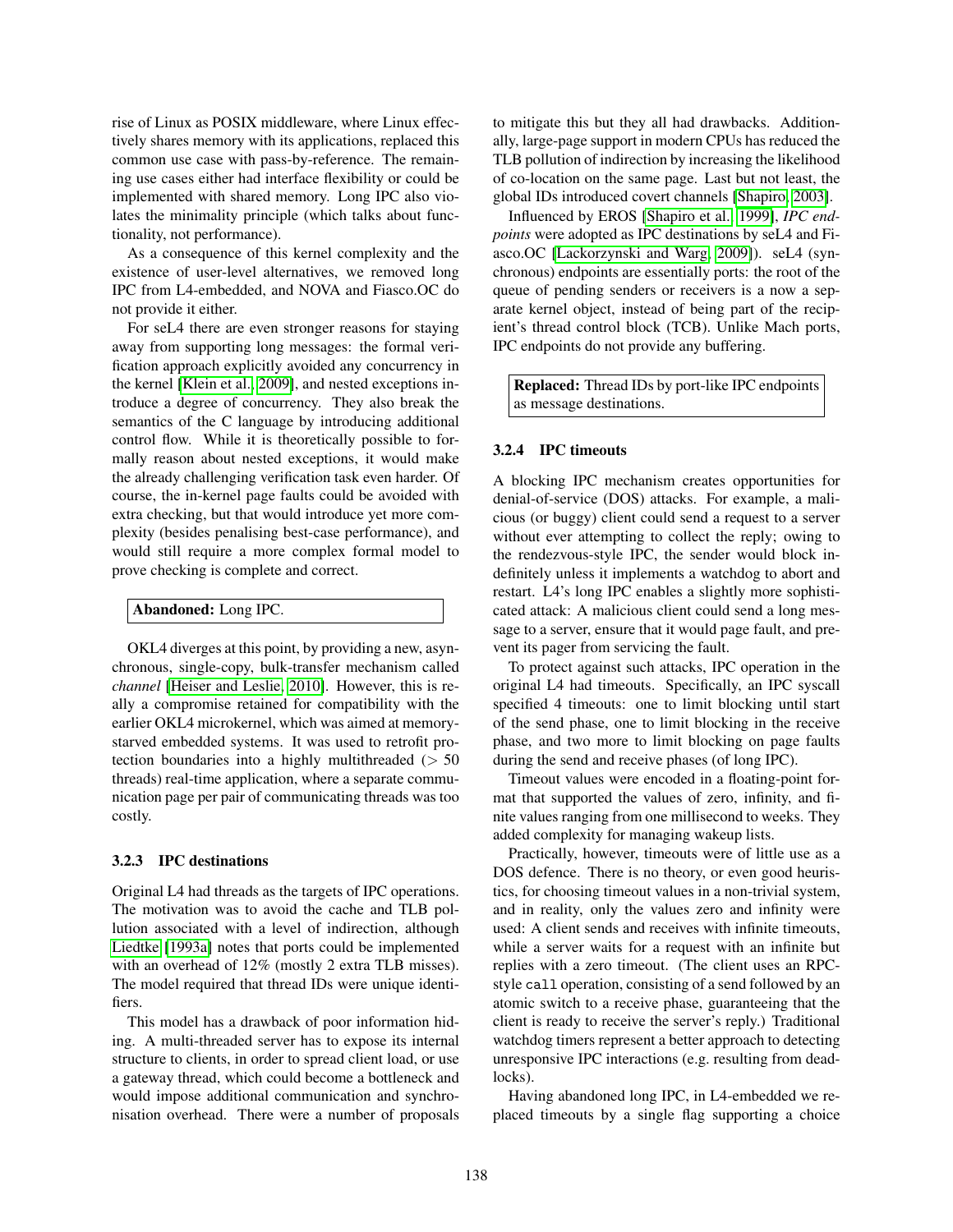of polling (zero timeout) or blocking (infinite timeout). Only two flags are needed, one for the send and one for the receive phase. seL4 follows this model. A fullyasynchronous model, such as that of OKL4, is incompatible with timeouts and has no DOS issues that would require them.

Timeouts could also be used for timed sleeps by waiting on a message from a non-existing thread, a feature useful in real-time system. Dresden experimented with extensions, including absolute timeouts, which expire at a particular wall clock time rather than relative to the commencement of the system call. Our approach is to give userland access to a (physical or virtual) timer.

Abandoned: IPC timeouts in seL4, OKL4.

#### <span id="page-6-1"></span>3.2.5 Communication Control

In the original L4, the kernel delivered the sender's unforgeable ID to the receiver. This allows a server to implement a form of discretionary access control, by ignoring undesirable messages. However, a server can be bombarded with spurious large messages by malicious clients. The time consumed by receiving such messages (even if copying is done by the kernel) prevents the server from performing useful work, and checking which ones to discard also costs time. Hence such messages can constitute a DOS attack, which can only be avoided by kernel support that prevents undesirable messages being sent in the first place [\[Liedtke et al., 1997b\]](#page-16-8). Mandatory access control policies also require a mechanism for mediating and authorising communication.

Original L4 provided this through a mechanism called *clans and chiefs*: Processes were organised in a hierarchy of "clans", each of which had a designated "chief". Inside the clan, all messages are transferred freely and the kernel guarantees message integrity. But messages crossing a clan boundary, whether outgoing or incoming, are redirected to the clan's chief, who can thus control the flow of messages. The mechanism also supports *confinement* [\[Lipner, 1975\]](#page-16-9) of untrusted subsystems.

[Liedtke](#page-16-2) [\[1995\]](#page-16-2) argued that the clans-and-chiefs model only added two cycles per IPC operation, as clan IDs were encoded in thread IDs for quick comparison. However, the low overhead only applies where direct communication is possible. Once messages get re-directed, each such re-direction adds two messages to a (logically) single round-trip IPC, a significant overhead. Furthermore, the strict thread hierarchy was unwieldy in practice (and was probably the feature most cursed by people trying to build L4-based systems). For mandatory access control, the model quickly deteriorated into a chief per process. It is a prime example of kernel-enforced policy (address-space hierarchy) limiting the design space.

As a consequence of these drawbacks, many L4 implementations did not implement clans and chiefs (or disabled the feature at build time), but that meant that there was no way to control IPC. There were experiments with models based on a more general form of IPC redirection [\[Jaeger et al., 1999\]](#page-15-10), but these failed to gain traction. The problem was finally resolved with flexible capability-mediated access control to endpoints.

Abandoned: Clans and chiefs.

#### 3.3 User-level device drivers

A key consequence of the minimality principle, and maybe the most radical novelty of L4 (or, rather, its predecessor, L3 [\[Liedtke et al., 1991\]](#page-16-10)) was to make all de-vice drivers user-level processes.<sup>[5](#page-6-0)</sup> This is still a hallmark of all L4 kernels, and verification is a strong motivator for sticking with the approach: adding any unverified code, such as drivers, into the kernel would obliterate any guarantees, and verifying the large amount of driver code in real-world systems is out of reach for now.

A small number of drivers are still best kept in the kernel. In a modern L4 kernel this typically means a timer driver, used for preempting user processes at the end of their time slice, and a driver for the interrupt controller, which is required to safely distribute interrupts to userlevel processes.

The user-level driver model is tightly coupled with modelling interrupts as IPC messages, which the kernel sends to the driver. Details of the model (IPC from a virtual thread vs upcall), as well as the association and acknowledgment protocol, have changed over the years (and at times changed back and back again) but the general approach still applies.

The most notable change was moving from synchronous to asynchronous IPC for interrupt delivery. This was driven by implementation simplification, as synchronous delivery required the emulation of virtual in-kernel threads as the sources of interrupt IPC.

User-level drivers have benefited from virtualisationdriven hardware improvements. I/O memory management units (IOMMUs) have enabled safe pass-through device access for drivers. User-level drivers have also benefited from hardware developments that reduce interrupt overheads, specifically interrupt coalescing support on modern network interfaces. In the x86 world, they have profited from dramatically decreased contextswitching costs enabled by TLB tagging (among others).

Retained: User-level drivers as a core feature.

<span id="page-6-0"></span><sup>5</sup>Strictly speaking, this had been done before, in the Michigan Terminal system [\[Alexander, 1972\]](#page-14-0) and the Monads OS [\[Keedy, 1979\]](#page-15-11), but those designs had little direct impact on later ones and there is no information about performance.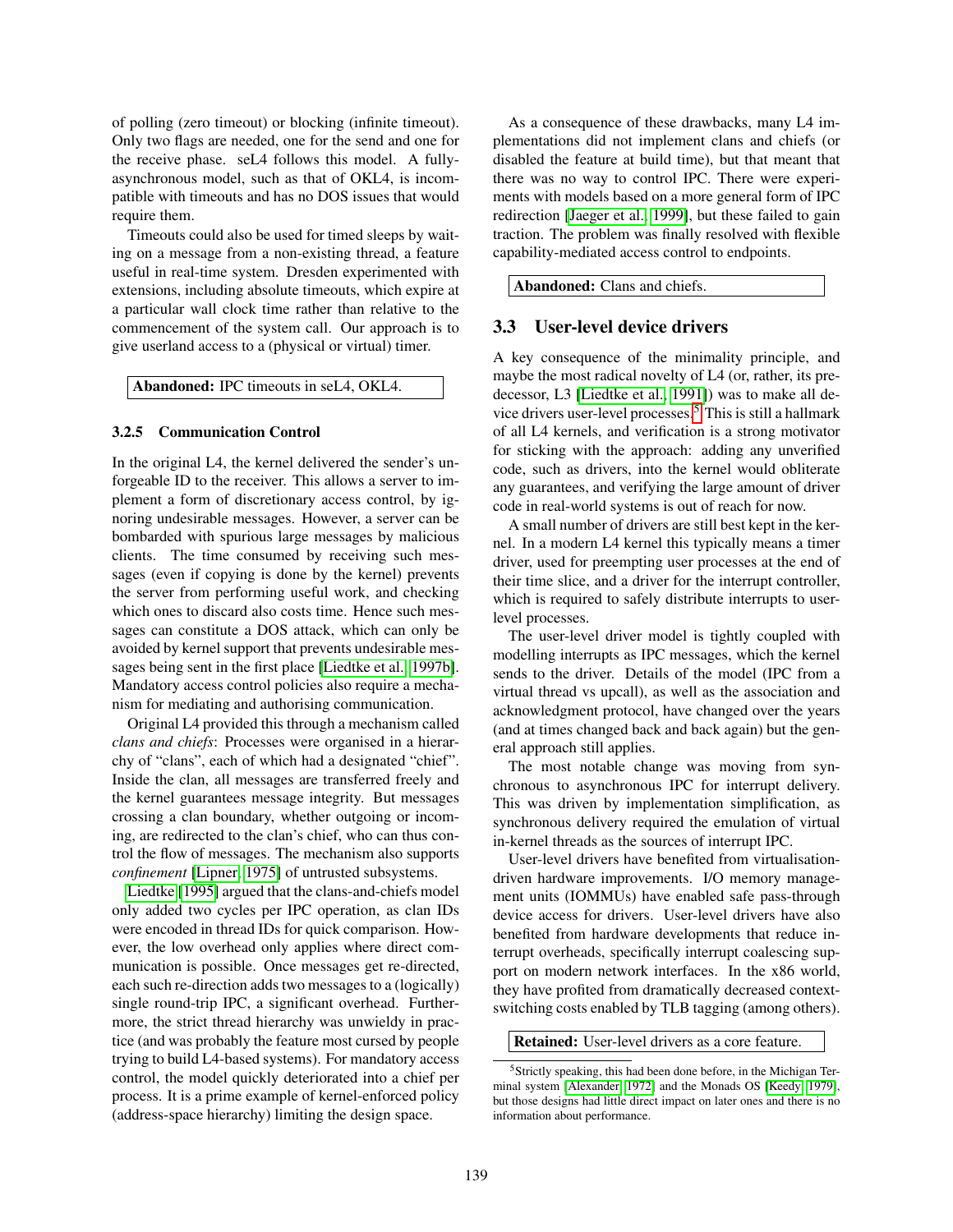Of course, user-level drivers have now become mainstream. They are supported (if not encouraged) on Linux, Windows and MacOS. Overheads in those systems are generally higher than in L4 with its highly optimised IPC, but we have shown in the past that low overheads are achievable even on Linux, at least on context-switch friendly hardware [\[Leslie et al., 2005\]](#page-16-11). In practice, though, only a tiny fraction of devices are performance-critical.

#### 3.4 Resource management

Original L4's resource management, like its approach to communication control, was heavily based on process hierarchies. This applied to managing processes as well as virtual memory. Hierarchies are an effective way of managing and recovering resources, and provide a model of constraining sub-systems (where system mechanisms restrict children's privileges to be a subset of their parent's), but the cost is rigidity. However, the hierarchies are a form of policy, and as such a bad match for a microkernel (as discussed in [Section 3.2.5\)](#page-6-1).

Capabilities can provide a way out of the constraints of the hierarchy, which is one of several reasons all modern L4 kernels adopted capability-based accesscontrol. Here we examine the most important resourcemanagement issues arising form the original L4 model, and how we deal with them now.

#### 3.4.1 Process hierarchy

A process (in L4 this is essentially a page table and a number of associated threads) consumes kernel resources, and unchecked allocation of TCBs and page tables could easily lead to denial of service. Original L4 dealt with that through a process hierarchy: "Task IDs" were essentially capabilities over address spaces, allowing creation and deletion.

There was a finite number of them (of the order of thousands), which the kernel handed out first-come, first-served. They could be delegated, but only up or down the hierarchy. (They were also closely tied to the thread hierarchy used for IPC control, see [Section 3.2.5.](#page-6-1)) In a typical setup, the initial user process would grab all task IDs before creating any further processes.

Perhaps unsurprisingly, this model proved inflexible and restrictive; it was eventually replaced by fullyfledged capabilities.

Abandoned: Hierarchical process management.

#### 3.4.2 Recursive page mappings

Original L4 tied authority over physical memory frames to existing page mappings. Having a valid mapping (of a frame) in its address space gave a process the right to map this page into another address space. Instead of mapping, a process could *grant* one of its pages, which removed the page (and any authority over it) from the grantor. A mapping (but not a grant) could be revoked by an *unmap* operation. Address spaces were created empty, and were populated using the mapping primitive.

The recursive mapping model was anchored in a primordial address space  $\sigma_0$ , which received a (one-onone) mapping of all free frames left over after the kernel booted.  $\sigma_0$  was the page-fault handler of all processes created at boot time, and would map each of its pages *once* to the first process that requested it (by faulting on an address in the page).

Note that, while the L4 memory model creates a hierarchy of mappings originating from each frame, it does not force a hierarchical view of address spaces: Mappings were established through IPC (similar to transferring a capability through an IPC message), and a process could map one of its pages to any other process it was allowed to send IPC to (provided the recipient agreed to receive mappings). Compared to Mach, L4 has no memory object semantics, only low-level address space management mechanisms that are closer to Mach's inkernel pmap interface than its user-visible memory object abstraction [\[Rashid et al., 1988\]](#page-17-3). Memory objects, copy-on-write, and shadow-chains are all user-level created abstractions or implementation approaches.

The recursive mapping model was conceptually simple and elegant, and Liedtke was clearly proud of it – it figured prominently in many papers, including the first [\[Liedtke, 1993a\]](#page-16-0), and in all his presentations. Yet, experience showed that there were significant drawbacks.

In order to support revocation at page granularity, the recursive address-space model requires substantial bookkeeping in the form of a *mapping database*. Moreover, the generality of the L4 memory model allows two colluding processes to force the kernel to consume large amounts of memory by recursively mapping the same frame to different pages in each other's address space, a potential DOS attack especially on 64-bit hardware, which can only prevented by controlling IPC (via the dreaded clans-and-chiefs).

In L4-embedded we removed the recursive mapping model, after observing that for our real-world use cases, 25–50% of kernel memory use was consumed by the mapping database even without malicious processes. We replaced it by a model that more closely mirrors hardware, where mappings always originate from ranges of physical memory frames.

This approach comes at the expense of losing finegrained delegation and revocation of memory (other than by brute-force scans of page tables), we therefore only considered it an interim pain relief. OKL4 somewhat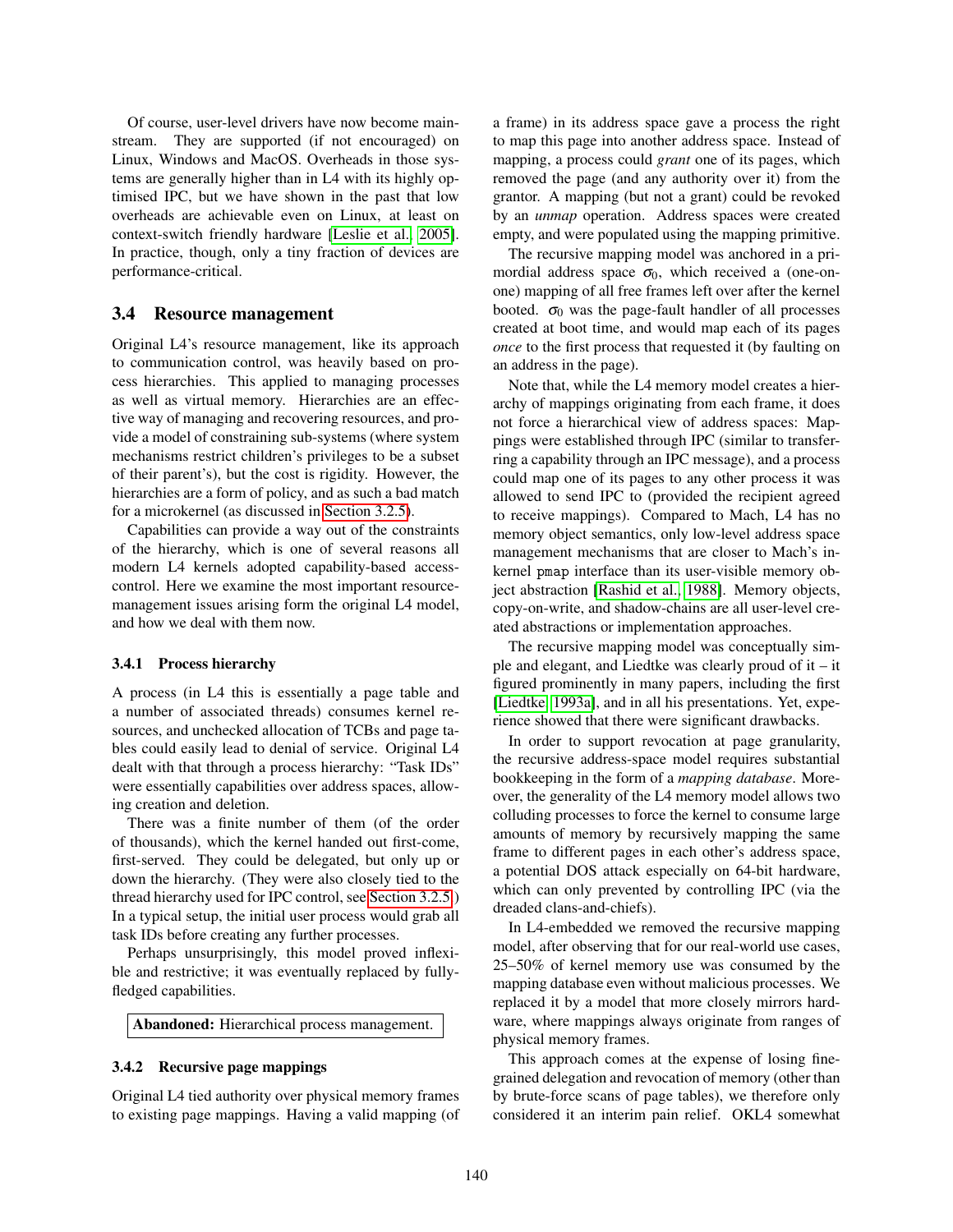extends this minimal model, without achieving the generality and fine-grained control of the original model.

Mapping control is, of course, easily achieved in a capability-based system, using a variant of the standard grant-take model [\[Lipton and Snyder, 1977\]](#page-16-12). This is what seL4 does: the right to map is conveyed by a capability to a physical frame, not by having access to a virtual page backed by that frame, and thus seL4's model is not recursive. Even with a frame capability, mapping is strictly limited by the explicit kernel memory model used to bookkeep the mappings, as described below.

Xen provides an interesting point of comparison. *Grant tables* allow the creation (based on possession of a valid mapping) of what is effectively a frame capability, which can be passed to another domain to establish shared mappings [\[Fraser et al., 2004\]](#page-15-12). A recent proposal extends grant tables to allow for revocation of frames [\[Ram et al., 2010\]](#page-17-4). The semantics of the memory mapping primitives is loosely similar to that of seL4, minus the propagation of page faults. In Xen's case, the overhead for supporting fine-grained delegation and revocation is only paid in instances of sharing.

NOVA and Fiasco.OC both retain the recursive address space model, with authority to map determined by possession of a valid mapping. The consequent inability to restrict mapping and thus book keeping allocation is addressed by per-task kernel memory pools in Fiasco.OC.

The existing L4 address space models (specifically fine-grained delegation and revocation) represent different trade-offs between generality and minimality of mechanism, and potentially more space-efficient domain-specific approaches.

Multiple approaches: Some L4 kernels retain the model of recursive address-space construction, while seL4 and OKL4 originate mappings from frames.

#### 3.4.3 Kernel memory

While capabilities provide a clean and elegant model for delegation, by themselves they do not solve the problem of resource management. A single malicious thread with grant right on a mapping can still use this to create a large number of mappings, forcing the kernel to consume large amounts of memory for meta-data, and potentially DOS-ing the system.

L4 kernels traditionally had a fixed-size heap from which the kernel allocated memory for its data structures. Original L4 had a *kernel pager*, called  $\sigma_1$ , through which the kernel could request additional memory from userland. This does not solve the problem of malicious (or buggy) user code forcing unreasonable memory consumption, it only shifts the problem. Consequently,  $\sigma_1$ was not supported by most L4 kernels.

The fundamental problem, shared by most other OSes, is the insufficient isolation of user processes through the shared kernel heap. A satisfactory approach must be able to provide complete isolation. The underlying issue is that, even in a capability system, where authority is represented by capabilities, it is not possible to reason about the security state if there are resources outside the capability system.

Kernels that manage memory as a cache of userlevel content only partially address this problem. While caching-based approaches remove the opportunity for DOS attacks based on memory exhaustion, they do not enable the strict isolation of kernel memory that is a prerequisite for performance isolation or real-time systems, and potentially introduce covert channels.

[Liedtke et al.](#page-16-8) [\[1997b\]](#page-16-8) examined this issue and proposed per-process kernel heaps together with a mechanism to donate extra memory to the kernel on exhaustion. NOVA, Fiasco and OKL4 all adopted variations of this approach. Per-process kernel heaps simplify user level (by removing control of allocation) at the expense of the ability to revoke allocations without destroying the process, and the ability to reason directly about allocated memory (as opposed to just bounding it). The trade-off is still being explored in the community.

We took a substantially different approach with seL4; its model for managing kernel memory is seL4's main contribution to OS design. Motivated by the desire to reason about resource usage and isolation, we subject *all* kernel memory to authority conveyed by capabilities (except for the fixed amount used by the kernel to boot up, including its strictly bounded stack). Specifically, we completely remove the kernel heap, and provide userland with a mechanism to identify authorised kernel memory whenever the kernel allocates data structures. A side-effect is that this reduces the size and complexity of the kernel, a major bonus to verification.

The key is *making all kernel objects explicit* and subject to capability-based access control. This approach is inspired by hardware-based capability systems, specifically CAP [\[Needham and Walker, 1977\]](#page-16-13) where hardware-interpreted capabilities directly refer to memory. HiStar [\[Zeldovich et al., 2011\]](#page-17-5) also makes all kernel objects explicit, though it takes a caching approach to memory management.

Of course, user-visible kernel objects do not mean that someone with authority over a kernel object can directly read or write it. The capability provides the right to invoke (a subset of) object-specific methods, which includes destruction of the object. (Objects, once created, never change their size.) Crucially, the kernel object types include unused memory, called *Untyped* in seL4,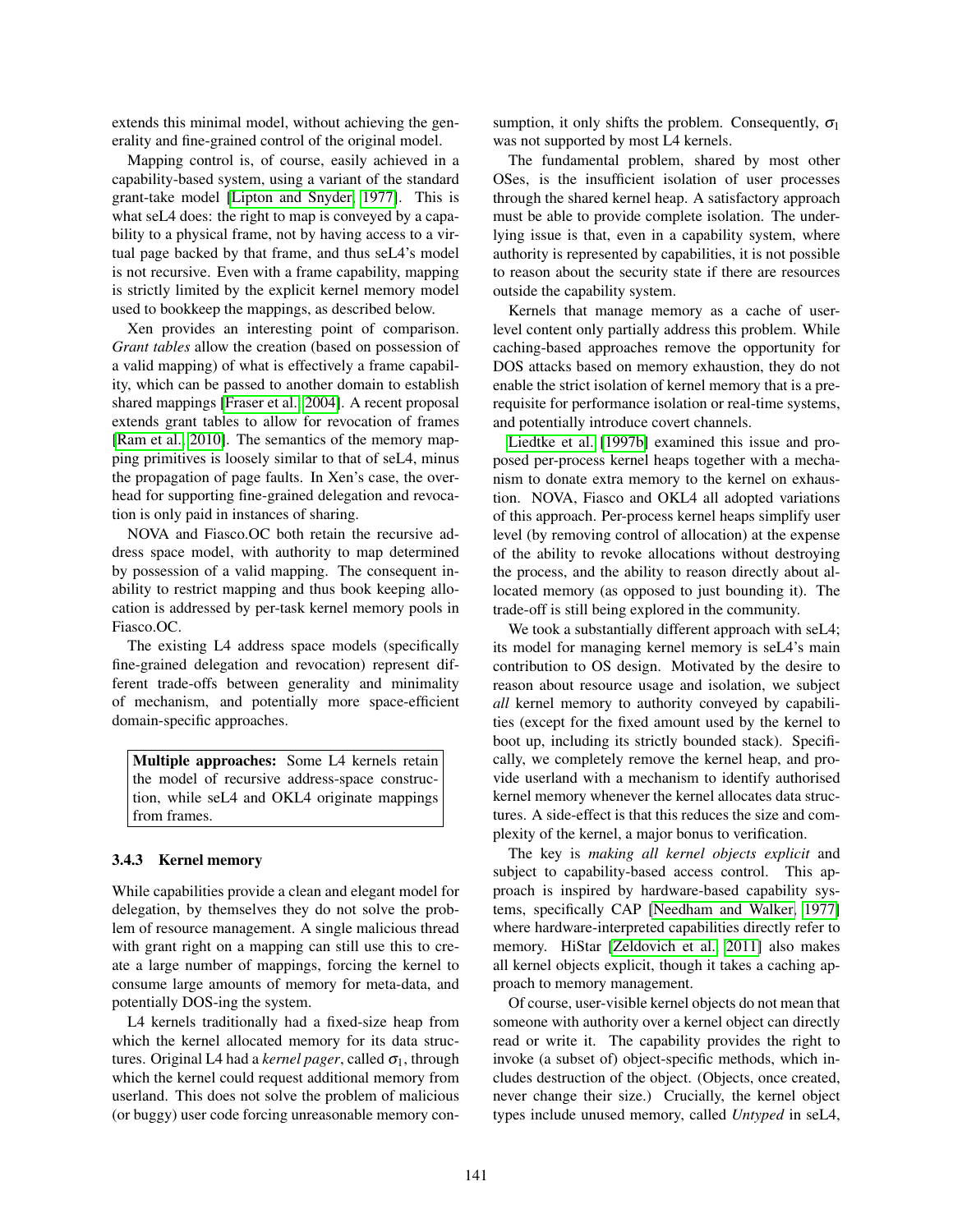<span id="page-9-0"></span>

| Object       | <b>Description</b>                   |
|--------------|--------------------------------------|
| <b>TCB</b>   | Thread control block                 |
| Cnode        | Capability storage                   |
| Synchronous  | Port-like rendezvous object for syn- |
| Endpoint     | chronous IPC                         |
| Asynchronous | Port-like object for asynchronous    |
| Endpoint     | notification.                        |
| Page         | Top-level page table for ARM and     |
| Directory    | IA-32 virtual memory                 |
| Page Table   | Leaf page table for ARM and IA-32    |
|              | virtual memory                       |
| Frame        | 4 KiB, 64 KiB, 1 MiB and 16 MiB      |
|              | objects that can be mapped by page   |
|              | tables to form virtual memory        |
| Untyped      | Power-of-2 region of physical        |
| Memory       | memory from which other kernel       |
|              | objects can be allocated             |

#### Table 3: seL4 kernel objects.

which can be used to create other objects.

Specifically, the only operation possible on *Untyped* is to *retype* part of it into some object type. The relationship of the new object to the original *Untyped* is recorded in a *capability derivation tree*, which also records other kinds of capability derivation, such as the creation of capability copies (with potentially reduced privileges). Once some *Untyped* has been retyped, the only operation possible on the (corresponding part of) the original *Untyped* is to revoke the derived object (see below).

Retyping is the only way to create objects in seL4. Hence, by limiting access to *Untyped* memory, a system can control resource allocation. Retyping can also produce smaller *Untyped* objects, which can then be independently managed – this is key to delegating resource management. The derivation from *Untyped* also ensures the kernel integrity property that no two typed objects overlap.

[Table 3](#page-9-0) gives the complete set of seL4 object types and their use. Userland can only directly access (load/store/fetch) memory corresponding to a *Frame* that is mapped in its address space (by inserting the *Frame* capability into a *Page Table*).

The resulting model has the following properties:

- <span id="page-9-1"></span>1. All authority is explicitly conferred (via capabilities).
- 2. Data access and authority can be confined.
- <span id="page-9-4"></span><span id="page-9-2"></span>3. The kernel itself (for its own data structures) adheres to the authority distributed to applications, including the consumption of physical memory.
- 4. Each kernel object can be reclaimed independently of any other kernel objects.
- <span id="page-9-3"></span>5. All operations execute, or are preemptible, in "short" time (constant or linear in the size of an object no bigger than a page).

Properties [1–](#page-9-1)[3](#page-9-2) ensure that it is possible to reason about system resources as well as security. Especially Property [3](#page-9-2) was crucial to formally proving the kernel's ability to ensure integrity, authority confinement and confidentiality [\[Murray et al., 2013;](#page-16-14) [Sewell et al.,](#page-17-6) [2011\]](#page-17-6). Property [5](#page-9-3) ensures that all kernel latencies are bounded and thus supports its use for hard real-time systems [\[Blackham et al., 2011\]](#page-15-8).

Property [4](#page-9-4) ensures kernel integrity. Any holder of an appropriate capability can reclaim an object at any time (making the original *Untyped* again available for object creation). For example, page-table memory can be reclaimed without having to destroy the corresponding address space. This requires that the kernel is able to detect (and invalidate) any references to an object that is being reclaimed.

The requirement is satisfied with the help of the capability derivation tree. Objects are revoked by invoking the revoke() method on a *Untyped* object further up the tree; this will remove all capabilities to all objects derived from that *Untyped*. When the last capability to an object is removed, the object itself is deleted. This removes any in-kernel dependencies it may have with other objects, thus making it available for re-use. Removal of the last capability is easy to detect, as it cleans up the last leaf node in the capability tree referring to a particular memory location.

Revocation requires user-level book-keeping to associate *Untyped* capabilities with objects, often at the granularity of higher-level abstractions (such as processes) defined at user level. The precise semantics of *Untyped* and its relationship to user-level book-keeping is still being explored.

Added: User-level control over kernel memory in seL4, kernel memory quota in Fiasco.OC.

#### 3.4.4 Time

Apart from memory, the other key resource that must be shared in a system is the CPU. Unlike memory, which can be sub-divided and effectively shared between multiple processes concurrently, the CPU can only be used by a single thread at a time, and must therefore be timemultiplexed.

All versions of L4 have achieved this multiplexing through a fixed-policy scheduler (pluggable in Fiasco.OC). The scheduling model of the original L4,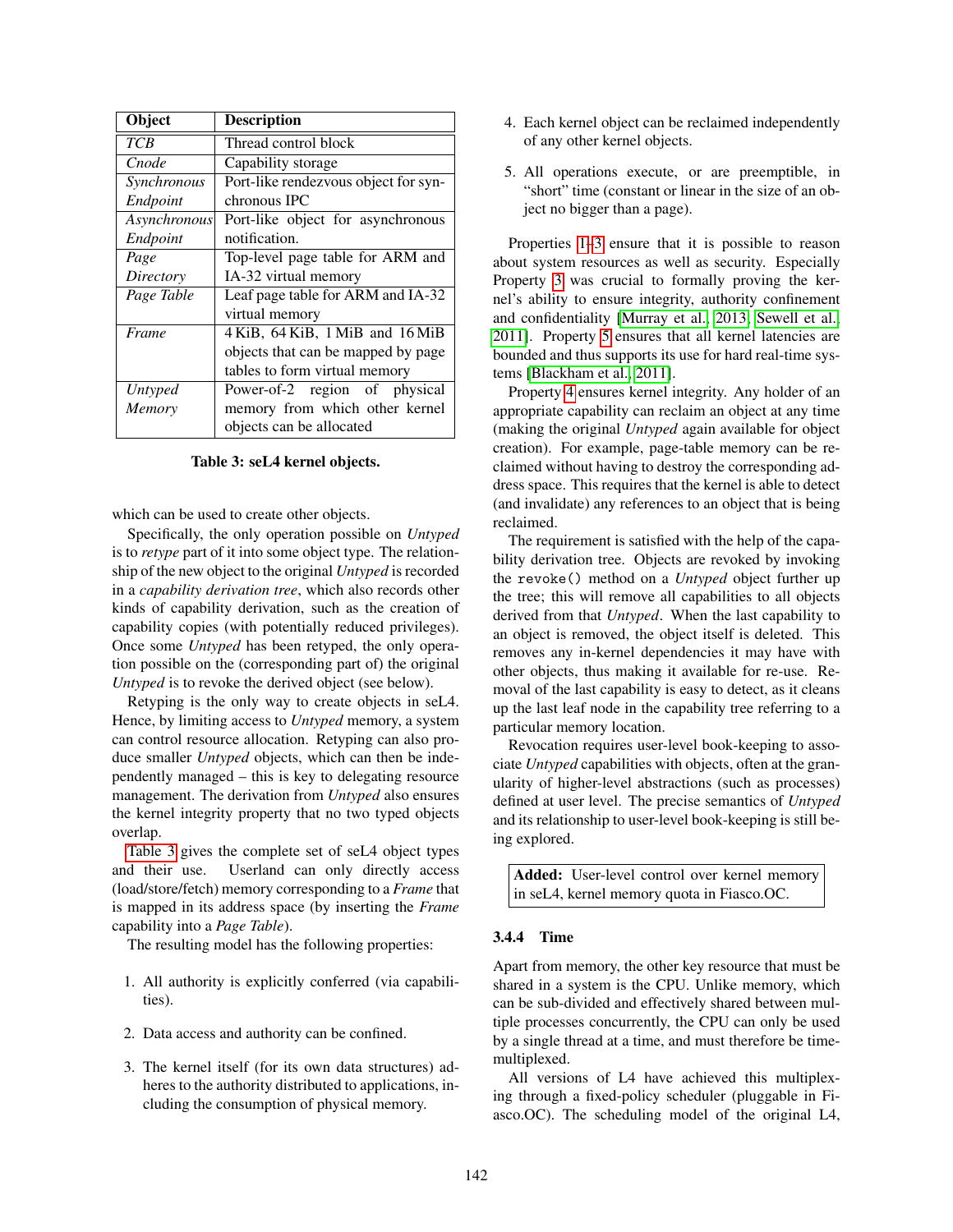hard-priority round-robin, is still alive, despite being a gross heresy against the core microkernel religion of policy-freedom. All past attempts to export scheduling policy to user level have failed, generally due to intolerable overheads, or were incomplete or domain-specific.

Especially the Dresden group, which has a focus on real-time issues, experimented extensively with time issues, including absolute timeouts (see [Section 3.2.4\)](#page-5-1). They also explored several approaches to scheduling, as well as system structures suitable for real-time and analysed L4-based real time systems [Härtig and Roitzsch, [2006\]](#page-15-9).

While able to address some specific problems, Dresden did not develop a policy-free and universal mechanism, and Fiasco.OC reverted to essentially the traditional L4 model. A more recent proposal for *scheduling contexts* allows mapping of hierarchical priority-based schedules onto a single priority scheduler [\[Lackorzyn](#page-16-15)[ski et al., 2012\]](#page-16-15). While promising, this is not yet able to deal with the breadth of scheduling approaches used in the real-time community, especially earliest-deadlinefirst (EDF) scheduling.

One might argue that the notion of a single, generalpurpose kernel suitable for all purposes may not be as relevant as it once was – these days we are used to environment-specific plugins. However, the formal verification of seL4 creates a powerful disincentive to changing the kernel, it strongly reinforces the desire to have a single platform for all usage scenarios. Hence, a policyfree approach to dealing with time is as desirable as it has ever been.

Unresolved: Principled, policy-free control of CPU time.

#### 3.4.5 Multicore

Multiprocessor issues have been explored early-on in the L4 community. Most of the work, L4/Alpha and L4/MIPS notwithstanding, was done on x86 platforms, which were the earliest affordable multiprocessors. Early x86 multiprocessors and multicores had high inter-core communication cost and no shared caches. Consequently, the standard approach was to use perprocessor scheduling queues (and minimal sharing of kernel data across cores), and thread migration only happening on explicit request by userland. [Uhlig](#page-17-7) [\[2005\]](#page-17-7) explored locking, synchronisation and consistency issues on platforms with many cores, and developed approaches for scalable concurrency control of kernel data structures based on RCU [\[McKenney et al., 2002\]](#page-16-16). NOVA and Fiasco.OC make extensive use of RCU.

With the shift of emphasis from high-end server to embedded and real-time platforms, multiprocessor issues took a back stage, and were only revived recently

with the advent of multicore versions of embedded processors. These are characterised by low inter-core communication cost and usually shared L2 caches, implying tradeoffs which differ from those on x86. The resulting low migration costs do typically not justify the overhead of a system call for migrating threads, and a global scheduler makes more sense.

Here, verification introduces new constraints. As discussed in [Section 3.2.2,](#page-4-0) concurrency presents huge challenges for verification, and we kept it out of the kernel as much as possible. For multicores this means adopting either a big kernel lock or a multikernel approach [\[Baumann et al., 2009\]](#page-15-3). For a microkernel, where system calls are short, the former is not as silly as it may seem at first, as lock contention will be low, at least for a small number of cores sharing an L2.

The approach we are exploring at present is a *clustered multikernel*, a hybrid of a big-lock kernel (across cores which share an L2 cache), and a restricted variant of a multikernel (no memory migration is permitted between kernels) [\[von Tessin, 2012\]](#page-17-8). The clustered multikernel avoids concurrency in the majority of kernel code, which enables some of the formal guarantees to continue hold under some assumptions. The most significant assumptions are that (1) the lock itself, and any code outside of it, is correct and race free, and that (2) the kernel is robust to any concurrent changes to memory shared between the kernel and user-level (for seL4 is this is only a block of virtual IPC message registers).

The attraction of this approach is that it retains the existing uniprocessor proof with only small modifications. We have formally lifted a parallel composition of the uniprocessor automatons and shown that refinement still holds. The disadvantage is that the formal guarantees no longer cover the entire kernel, and the large-step semantics used by the lifting framework preclude further extension of the formal framework to cover reasoning about the correctness of the lock, user-kernel concurrency, and any relaxation of resource migration restrictions.

A variation of a clustered multikernel may eventually be the best approach to obtaining full formal verification of a multiprocessor kernel, though we make no strong representations here. Much more work is required on the formal side to reason about fine-grained interleaving at the scale of a microkernel.

Unresolved: Handling of multicore processors in the age of verification.

# 4 Microkernel Implementation

[Liedtke](#page-16-0) [\[1993a\]](#page-16-0) list a set of design decisions and implementation tricks which helped making IPC fast in the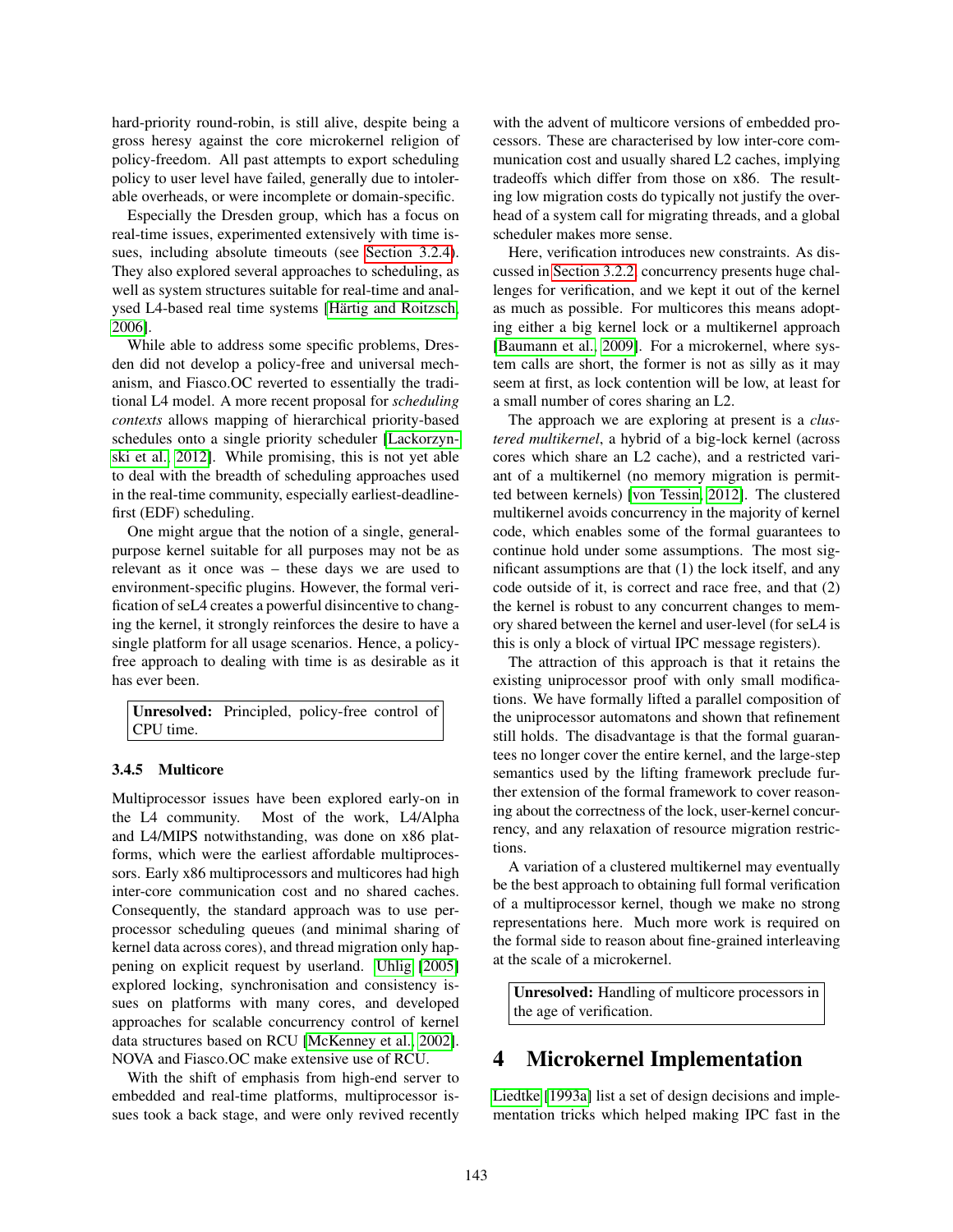original i486 version, although a number of them smell of premature optimisation.

Some have already been mentioned, such as the temporary mapping window used in the (now obsolete) long IPC. Others are uncontroversial, such as the send-receive combinations in a single system call (the client-style call for an RPC-like invocation and the server-style reply-and-wait). We will discuss the remaining in more detail, including some traditional L4 implementation approaches which were less-publicised but long taken for granted in the community.

### 4.1 Strict process orientation and virtual TCB array

The original L4 had a separate kernel stack for each thread, allocated above its TCB on the same page. The TCB's base address was therefore a fixed offset from the stack base, and could be obtained by masking the least significant bits off the kernel stack pointer. Only a single TLB entry was required to cover both a thread's TCB and stack.

Furthermore, all TCBs were allocated in a sparse, virtually-addressed array, indexed by thread ID. During IPC, this enables a very fast lookup of the destination TCB, without first checking the validity of the ID: If the caller supplies an invalid ID, the lookup may access an unmapped TCB, triggering a page fault, which the kernel handles by aborting the IPC. If no fault happened, the validity of the thread ID can be established by comparing the caller-supplied value with the one found in the TCB. (Original L4's thread IDs had version numbers, which changed when the thread was destroyed and re-created. This was done to make thread IDs unique in time. Recording the current ID in the TCB allowed detecting stale thread IDs.)

Both features come at a cost: The many kernel stacks dominate the per-thread memory overhead, and they also increase the kernel's cache footprint. The virtual TCB array increases the kernel's virtual memory use and thus the TLB footprint, but avoids the additional cache footprint for the lookup table that would otherwise be required. Processors with a single page size and untagged TLBs left little opportunity to optimise beyond grouping data structures to minimise the number of pages touched. However, RISC processors had largepage sizes (or physical memory addressing) and tagged TLBs which changed the trade-offs.

The kernel's memory use became a significant issue when L4 was gaining traction in the embedded space, so the design needed revisiting.

Initial experiments with a single-stack kernel on a Pentium showed a reduction in kernel memory consumption, and improvements in IPC performance on micro-benchmarks [\[Haeberlen, 2003\]](#page-15-13). [Warton](#page-17-9) [\[2005\]](#page-17-9) performed a thorough performance evaluation of the Pistachio process kernel vs an event-based (single-stack) kernel with continuations on an ARMv5 processor. He demonstrated comparable performance (generally within 1%) on micro-benchmarks, but a 20% performance advantage of the event kernel on a multi-tasking workload (AIM7). He also found that the event kernel's per-thread memory use was a quarter of that of the process kernel, despite the event kernel requiring more than twice the TCB size of the process kernel (to store the continuations).

Concurrently, [Nourai](#page-16-17) [\[2005\]](#page-16-17) analysed the trade-offs of virtual vs physical addressing of TCBs. He implemented physical addressing, also in Pistachio, although on a MIPS64 processor. He found little if any differences in IPC performance in micro-benchmarks, but significantly better performance of the physicallyaddressed kernel on workloads that stressed the TLB. MIPS is somewhat anomalous in that it supports physical addressing even with the MMU enabled, while on most other architectures "physical" addressing is simulated by idempotent large-page mappings, potentially in conjunction with "global" mappings. Still Nourai's results convincingly indicate that there is no significant performance benefit from the virtually-addressed TCBs.

An event-based kernel that avoids in-kernel page-fault exceptions preserves the semantics of the C language. As discussed earlier in [Section 3.2.2,](#page-4-0) remaining within the semantics of C reduces the complexity of verification.

Together, these results made us choose an event-based design with physically-addressed kernel data for L4 embedded, and seL4 followed suit. While this decision was driven initially by the realities of resource-starved embedded systems and later the needs of verification, the approach's benefits are not restricted to those contexts, and we believe it is generally the best approach on modern hardware.

Replaced: Process kernel by event kernel in seL4, OKL4 and NOVA.

Abandoned: Virtual TCB addressing.

### <span id="page-11-0"></span>4.2 Lazy scheduling

In the rendezvous model of IPC, a thread's state frequently alternates between runnable and blocked. This implies frequent queue manipulations, moving a thread into and out of the ready queue, often many times within a time slice.

Liedtke's *lazy scheduling* trick minimises these queue manipulations: When a thread blocks on an IPC operation, the kernel updates its state in the TCB but leaves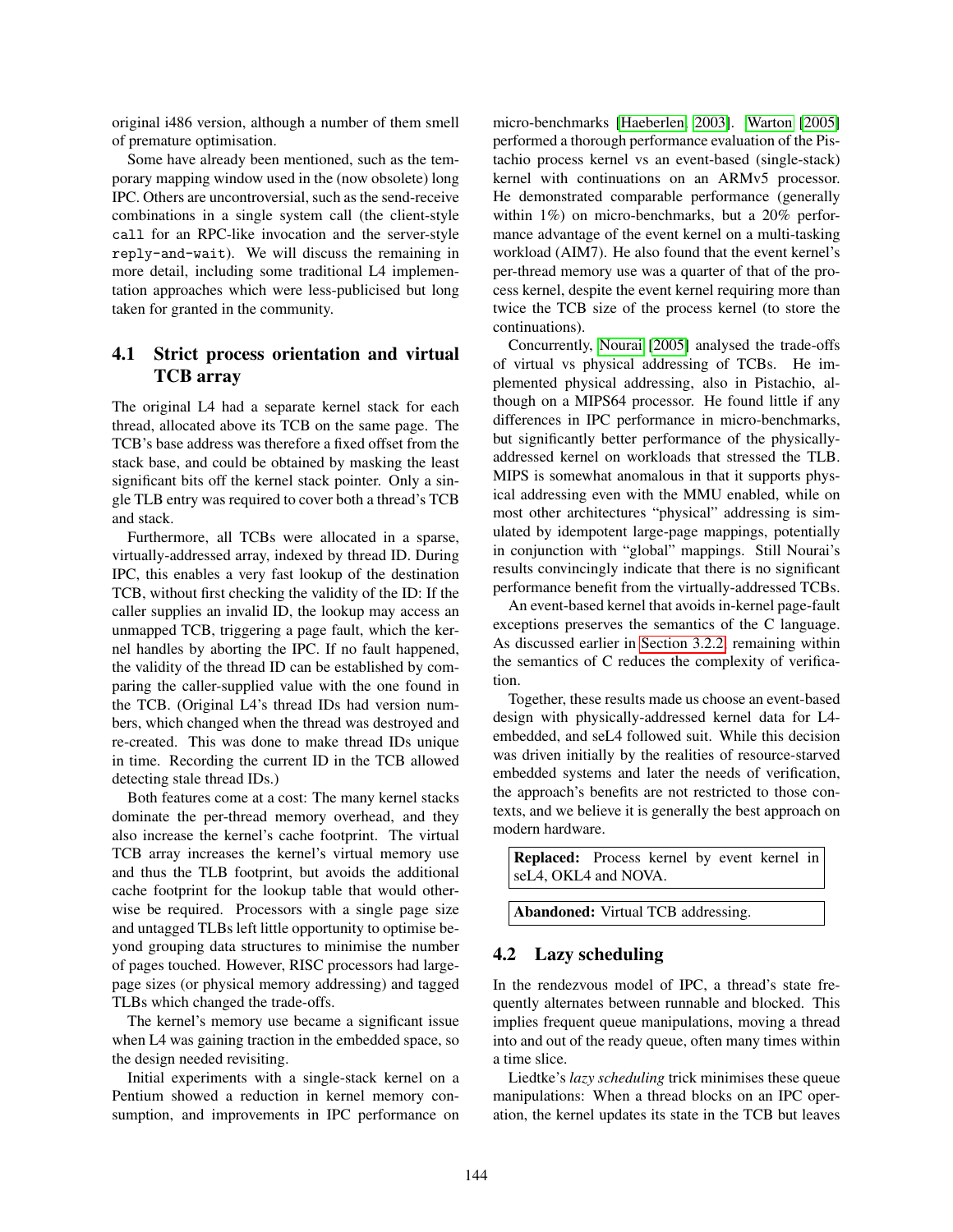the thread in the ready queue, with the expectation it will unblock soon. When the scheduler is invoked upon a time-slice preemption, it traverses the ready queue until it finds a thread that is really runnable, and removes the ones that are not. The approach was complemented by lazy updates of wakeup queues.

Lazy scheduling moves work from a high-frequency operation to the less frequently invoked scheduler. We observed the drawback when analysing seL4's worstcase execution time (WCET) for enabling its use in hard real-time systems [\[Blackham et al., 2012\]](#page-15-14): The execution time of the scheduler is only bounded by the number of threads in the system!

To address the issue, we adopted an alternative optimisation, referred to as *Benno scheduling*, which does not suffer from pathological timing behaviour: Here, the ready queue contains all runnable threads *except* the currently executing one. Hence, the ready queue usually does not get modified when threads block or unblock during IPC. At preemption time, the kernel inserts the (still runnable but no longer executing) preempted thread into the ready queue. The removal of timeouts means that there are no more wakeup queues to manipulate. Endpoint wait queues must be strictly maintained, but in the common case (of a server responding to client requests received via a single endpoint) they are hot in cache, so the cost of those queue manipulations is low. This approach has similar average-case performance as lazy scheduling, while also having a bounded WCET.

Replaced: Lazy scheduling by Benno scheduling.

### <span id="page-12-0"></span>4.3 Direct process switch

L4 traditionally tries to avoid running the scheduler during IPC. If a thread gets blocked during an IPC call, the kernel switches to a readily-identifiable runnable thread, which then executes on the original thread's time slice, generally ignoring priorities. This approach is called *direct process switch*.

It makes more sense than one might think at first, especially when assuming that servers have at least the same priority as clients. On the one hand, if a (client) thread performs a call operation (to a server), the caller will obviously block until the callee replies. Having been able to execute the syscall, the thread must be the highest-priority runnable thread, and the best way to observe its priority is to ensure that the callee completes as quickly as possible (and the callee is likely of higher priority anyway).

On the other hand, if a server replies (using reply-and-wait) to a waiting client, and the server has a request waiting from another client, it makes sense to continue the server to take advantage of the primed cache by executing the receive phase of its IPC.

Modern L4 versions, concerned about correct realtime behaviour, retain direct-process switch where it conforms with priorities, and else invoke the scheduler. In fact, direct-process switch is a form of time-slice donation, and [Steinberg et al.](#page-17-10) [\[2005\]](#page-17-10) showed that can be used to implement priority-inheritance and priorityceiling protocols. Fiasco.OC and NOVA support this by allowing the user to specify donation on a per-call basis.

Replaced: Direct process switch subject to priorities in seL4 and optional in Fiasco.OC and NOVA.

### 4.4 Preemption

Traditionally L4 implementations had interrupts disabled while executing within the kernel, although some (like L4/MIPS) contained preemption points in longrunning operations, where interrupts were briefly enabled. Such an approach significantly simplifies kernel implementation, as most of the kernel requires no concurrency control, and generally leads to better averagecase performance.

However, the original L4 ABI had a number of longrunning system calls, and early Fiasco work made the kernel fully preemptive in order to improve real-time performance [Hohmuth and Härtig, 2001]. Later ABI versions removed most of the long-running operations, and Fiasco.OC reverted to the original, mostly nonpreemptible approach.

In the case of seL4, there is an additional reason for a non-preemptible kernel: avoiding concurrency to make formal verification tractable [\[Klein et al., 2009\]](#page-16-4). Given seL4's focus on safety-critical systems, many of which are of a hard real-time nature, we need hard bounds on the latency of interrupt delivery. It is therefore essential to avoid long-running kernel operations, and use preemption points where this is not possible (e.g. the practically unbounded object deletion). We put significant effort into placement of preemption points, as well as on data structures and algorithms that minimises the need for them [\[Blackham et al., 2012\]](#page-15-14).

Note that a continuation-based event kernel provides natural support for preemption points (by making them continuation points).

Retained: Mostly non-preemptible design with strategic preemption points.

#### 4.5 Non-portability

[Liedtke](#page-16-2) [\[1995\]](#page-16-2) makes the point that a microkernel implementation should not strive for portability, as a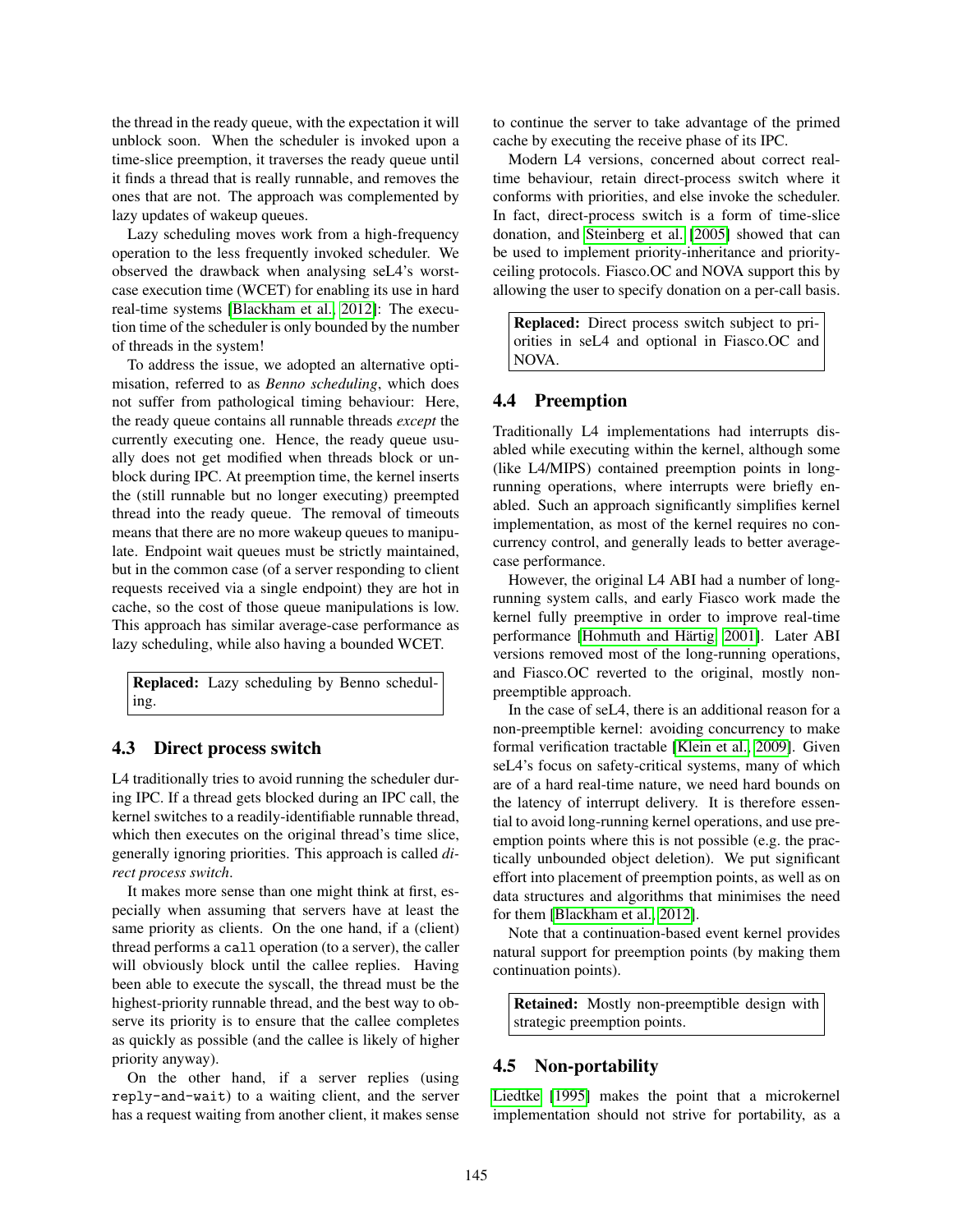hardware abstraction introduces overheads and hides hardware-specific optimisation opportunities. He cites subtle architectural changes between the "compatible" i486 and Pentium processors resulting in shifting tradeoffs and implying significant changes in the optimal implementation.

This argument was debunked by Liedtke himself, with the high-performance yet portable Hazelnut kernel and especially Pistachio. Careful design and implementation made it possible to develop an implementation that was 80–90% architecture-agnostic.

In seL4, the architecture-agnostic code (between x86 and ARM) only accounts for about 50%. About half the code deals with virtual memory management which is necessarily architecture-specific. The lower fraction of portable code is a result of seL4's overall smaller size, with most (architecture-agnostic) resource-management code moved to userland. There is little architecturespecific optimisation except for the IPC fastpath. [Stein](#page-17-11)[berg](#page-17-11) [\[2013\]](#page-17-11) similarly estimates a 50% rewrite for porting NOVA to ARM.

Replaced: Non-portable implementation by significant portion of architecture-agnostic code.

#### 4.6 Non-standard calling convention

The original L4 kernel was completely implemented in assembler, and therefore the calling convention for functions was irrelevant inside the kernel. At the ABI, all registers which were not needed as syscall parameters were designated as message registers. The library interface provided inlined assembler stubs to convert the compiler's calling convention to the kernel ABI (in the hope the compiler would optimise away any conversion overhead).

The next generation of L4 kernels, starting with L4/MIPS, were all written at least partially in C. At the point of entering C code, these kernels had to reestablish the C compiler's calling convention, and revert to the kernel's convention on return. This made calling C functions relatively expensive, and therefore discouraged the use of C except for inherently expensive operations.

Later kernels where written almost exclusively in C (Hazelnut) or C++ (Fiasco, Pistachio). The cost of the calling-convention mismatch (and the lack of Liedtkestyle masochism required for micro-optimising every bit of code) meant that the C code did not exhibit performance that was competitive to the old assembler kernel. The implementors of those kernels therefore started to introduce hand-crafted assembler *fast paths*. These led to IPC performance comparable to the original L4 (see [Table 1\)](#page-2-2).

The traditional approach was unsuitable for seL4, as the verification framework could only deal with C code [\[Klein et al., 2009\]](#page-16-4), and we wanted to verify the kernel's functionality as completely as feasible. This requires restricting assembler code to the bare minimum, and rules out calling-convention conversions, forcing us to adopt the tool chain's standard calling conventions.

Abandoned: Non-standard calling conventions.

#### 4.7 Implementation language

seL4 is also highly dependent on fast-path code to obtain competitive IPC performance, but the fast paths must now be implemented in C. The assembler fast path had already been abandoned in the commercial OKL4 kernel because of the high maintenance cost of assembler code, which in the commercial environment outweighed any performance degradation. For seL4 we were willing to tolerate no more than a 10% degradation in IPC performance, compared to the fastest kernels on the same architecture.

Fortunately, it turned out that by carefully handcrafting the fast path, we can achieve highly-competitive IPC latencies [\[Blackham and Heiser, 2012\]](#page-15-16). Specifically this means manually re-ordering statements, making use of (verified) invariants that the compiler is unable to determine by static analysis,

In fact, the finally achieved latency of 188 cycles for a one-way IPC on an ARM11 processor is about 10% *better* than the fastest IPC we had measured on any other kernel on the same hardware! This is partially a result of the simplified seL4 ABI and IPC semantics, and the fact that the event-based kernel no longer requires saving and restoring the C calling convention on a stack switch. We also benefit from improved compilers, especially their support for annotating condition branches for the common case, which helps code locality.

In any case, this result demonstrates that assembler implementations are no longer justified by performance arguments. The Dresden team in fact found that they could achieve highly-competitive performance without any fastpathing.

Abandoned: Assembler code for performance.

The first L4 kernel written completely in a high-level language was Fiasco, which chose C++ rather than C (which had be used for parts of the MIPS kernel a few years earlier). Given the state of C++ compilers at the time, this may seem a courageous decision, but is at least partially explained by the fact that Fiasco was not initially designed with performance in mind. This changed later, and the recent Fiasco experience demonstrates that,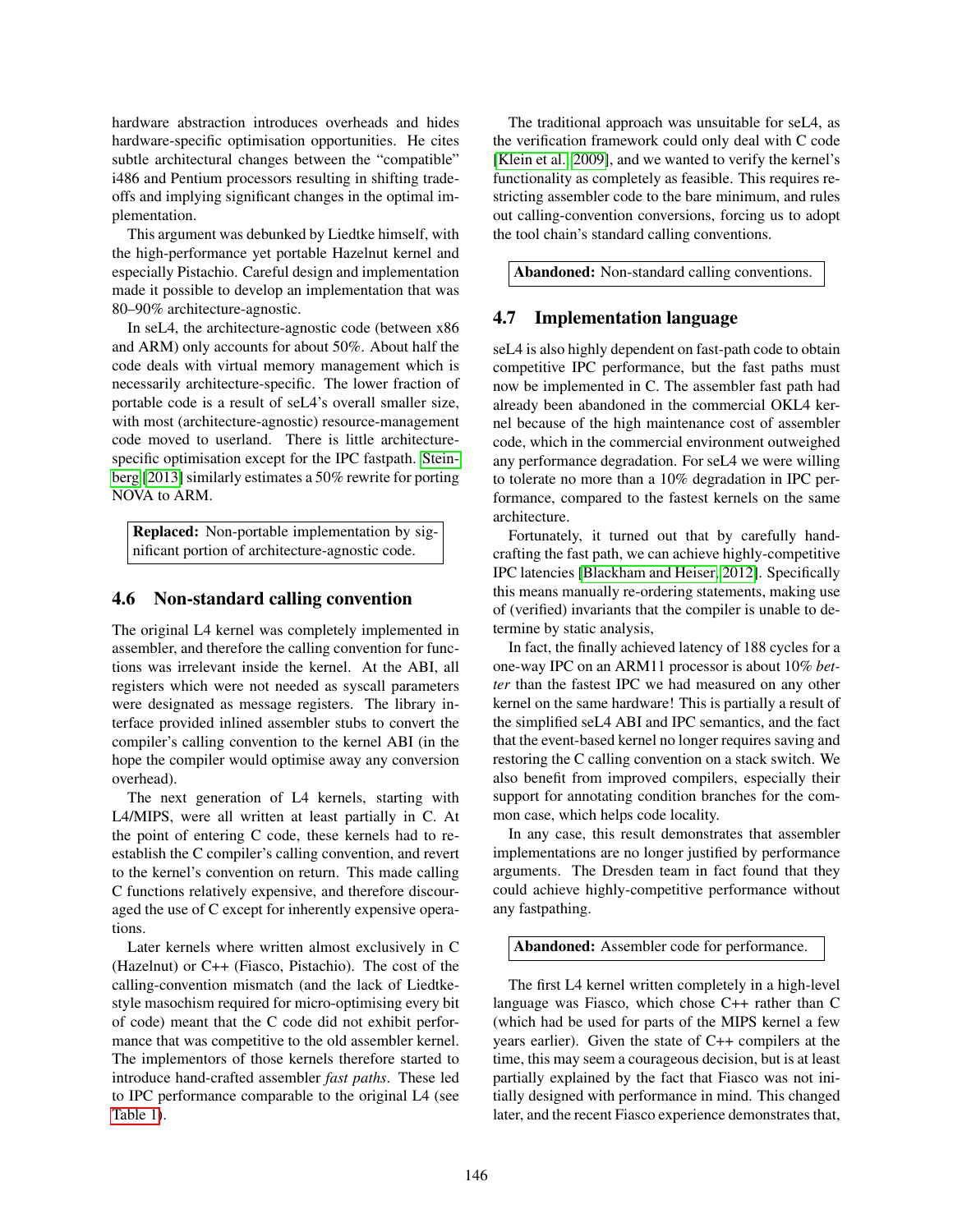when used correctly, there is no performance penalty from C++ code.

The Karlsruhe team also chose C++ for Pistachio, mostly to support portability. Despite a high degree of enthusiasm about C++ in Dresden and Karlsruhe, we never saw any convincing advantages offered by C++ for microkernel implementation. Furthermore, OK Labs found that the availability of good C++ compilers was a real problem in the embedded space, and they converted their version of the microkernel back to straight C.

For seL4, the requirements of verifications forced the choice of C. While Dresden's VFiasco project attempted to verify the C++ kernel [\[Hohmuth and Tews, 2005\]](#page-15-17), it never completed formalising the semantics of the C++ subset used by Fiasco. In contrast, by using C to implement seL4, we could build on an existing formalisation of C [\[Norrish, 1998\]](#page-16-18), a key enabler for the verification.

Abandoned: C++ for seL4 and OKL4.

# 5 Conclusions

It is rare that a research operating system has both a significant developer community, significant commercial deployment, as well as a long period of evolution. L4 is such a system, with 20 years of evolution of the API, of design and implementation principles, and about a dozen from-scratch implementations. We see this as a great opportunity to reflect on the principles and know-how that has stood the test of time, and what has failed to survive increased insights, changed deployment scenarios and the evolution of CPU architectures.

Design choices and implementation tricks came and went (including some which were close to the original designer's heart). However, the most general principles behind L4, minimality (including running device drivers at user level) and a strong focus on performance, still remain relevant and foremost in the minds of developers. Specifically we find that the key microkernel performance metric, IPC latency, has remained essentially unchanged (in terms of clock cycles), as far as comparisons across vastly different ISAs and micro architectures have any validity, in stark contrast to the trend identified by [Ousterhout](#page-16-19) [\[1990\]](#page-16-19) just a few years before L4 was created. Furthermore, and maybe most surprisingly, the code size has essentially remained constant, a rather unusual development in software systems.

Formal verification increased the importance of minimality, and also increased pressure for simplification of the implementation. Several design decisions, such as the simplified message structure, user-level control of kernel memory and the approach to multicores are strongly influenced by verification. It also impacted a number of implementation approaches, such as the use of an event-oriented kernel, adoption of standard calling convention, and the choice of C as the implementation language. However, we do not think that this has led to tradeoffs which we would consider inferior when ignoring verification.

With formal verification, L4 has convincingly delivered on one of the core promises microkernels made many years ago: robustness. We think it is a great testament to the brilliance of Liedtke's original L4 design that this was achieved while, or maybe due to, staying true to the original L4 philosophy. It may have taken an awfully long time, but time has finally proved right the once radical ideas of [Brinch Hansen](#page-15-18) [\[1970\]](#page-15-18).

There is one concept that has, so far, resisted any satisfactory abstraction: *time*. L4 kernels still implement a specific scheduling policy – in most cases priority-based round-robin – the last major holdout of policy in the kernel. This probably represents the largest limitation of generality of L4 kernels. There is work underway at Dresden and NICTA that indicates that a single, parameterised kernel scheduler may actually be able to support all standard scheduling policies, and we expect it will not take another 20 years to get there.

# Acknowledgements

NICTA is funded by the Australian Government as represented by the Department of Broadband, Communications and the Digital Economy and the Australian Research Council through the ICT Centre of Excellence program.

L4 would not exist without its inventor, Jochen Liedtke, and we pay tribute to his brilliance. We are also greatly indebted to the many people who contributed to L4 over two decades, generations of staff and students at IBM Watson, TU Dresden, University of Karlsruhe, the University of New South Wales and NICTA; there are too many to name them all.

We are specifically grateful to members of the L4 community who provided feedback on drafts of this paper: Andrew Baumann, Ben Leslie, Chuck Gray, Hermann Härtig. We thank Adam Lackorzynski for digging out the original L4 sources and extracting SLOCcounts, and Adrian Danis for some last-minute seL4 optimisations and measurements. We thank the anonymous SOSP reviewers for their insightful comments, and our shepherd John Ousterhout for his feedback.

# References

<span id="page-14-0"></span>Michael T. Alexander. Organization and features of the Michigan terminal system. In *AFIPS Conference Pro-*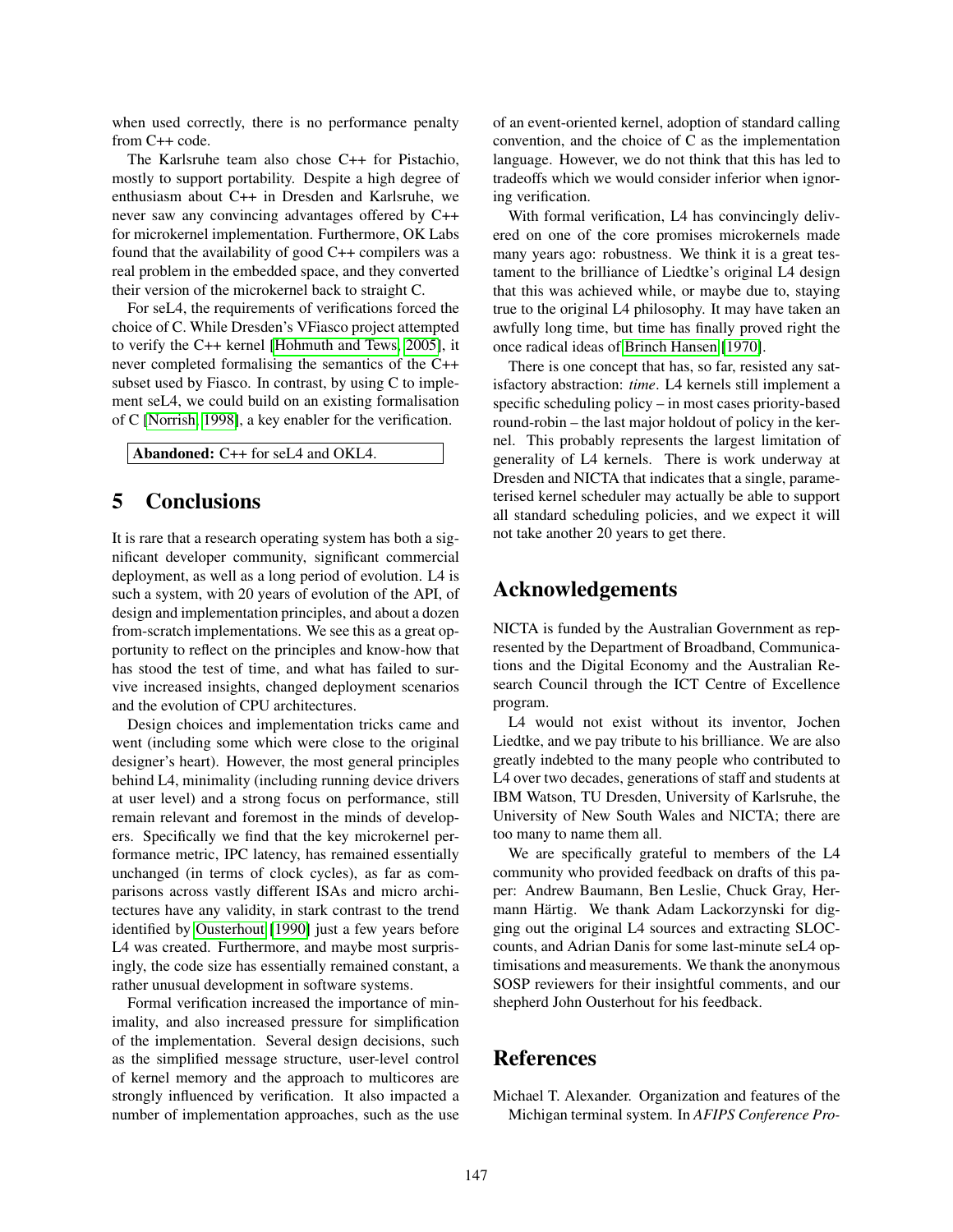*ceedings, 1972 Spring Joint Computer Conference*, pages 585–591, 1972.

- <span id="page-15-3"></span>Andrew Baumann, Paul Barham, Pierre-Evariste Dagand, Tim Harris, Rebecca Isaacs, Simon Peter, Timothy Roscoe, Adrian Schüpbach, and Akhilesh Singhania. The multikernel: A new OS architecture for scalable multicore systems. In *Proceedings of the 22nd ACM Symposium on Operating Systems Principles*, Big Sky, MT, USA, October 2009. ACM.
- <span id="page-15-16"></span>Bernard Blackham and Gernot Heiser. Correct, fast, maintainable – choose any three! In *Proceedings of the 3rd Asia-Pacific Workshop on Systems (AP-Sys)*, pages 13:1–13:7, Seoul, Korea, July 2012. doi: 10.1145/2349896.2349909.
- <span id="page-15-8"></span>Bernard Blackham, Yao Shi, Sudipta Chattopadhyay, Abhik Roychoudhury, and Gernot Heiser. Timing analysis of a protected operating system kernel. In *Proceedings of the 32nd IEEE Real-Time Systems Symposium*, pages 339–348, Vienna, Austria, November 2011. doi: 10.1109/RTSS.2011.38.
- <span id="page-15-14"></span>Bernard Blackham, Yao Shi, and Gernot Heiser. Improving interrupt response time in a verifiable protected microkernel. In *Proceedings of the 7th EuroSys Conference*, pages 323–336, Bern, Switzerland, April 2012. doi: 10.1145/2168836.2168869.
- <span id="page-15-18"></span>Per Brinch Hansen. The nucleus of a multiprogramming operating system. *Communications of the ACM*, 13: 238–250, 1970.
- <span id="page-15-1"></span>J. Bradley Chen and Brian N. Bershad. The impact of operating system structure on memory system performance. In *Proceedings of the 14th ACM Symposium on Operating Systems Principles*, pages 120– 133, Asheville, NC, USA, December 1993.
- <span id="page-15-0"></span>Michael Condict, Don Bolinger, Dave Mitchell, and Eamonn McManus. Microkernel modularity with integrated kernel performance. Technical report, OSF Research Institute, June 1994.
- <span id="page-15-5"></span>Jack B. Dennis and Earl C. Van Horn. Programming semantics for multiprogrammed computations. *Communications of the ACM*, 9:143–155, 1966.
- <span id="page-15-7"></span>Dhammika Elkaduwe, Philip Derrin, and Kevin Elphinstone. Kernel design for isolation and assurance of physical memory. In *1st Workshop on Isolation and Integration in Embedded Systems*, pages 35–40, Glasgow, UK, April 2008. ACM SIGOPS. doi: 10.1145/ 1435458.
- <span id="page-15-12"></span>Keir Fraser, Steven Hand, Rolf Neugebauer, Ian Pratt, Andrew Warfield, and Mark Williamson. Safe hardware access with the Xen virtual machine monitor. In *Proceedings of the 1st Workshop on Operating System and Architectural Support for the On-Demand IT Infrastructure (OASIS)*, 2004.
- <span id="page-15-4"></span>Charles Gray, Matthew Chapman, Peter Chubb, David Mosberger-Tang, and Gernot Heiser. Itanium — a system implementor's tale. In *Proceedings of the 2005 USENIX Annual Technical Conference*, pages 264–278, Anaheim, CA, USA, April 2005.
- <span id="page-15-13"></span>Andreas Haeberlen. Managing kernel memory resources from user level. Diploma thesis, Dept of Computer Science, University of Karlsruhe, April 2003. URL [http://os.ibds.kit.edu/english/97](http://os.ibds.kit.edu/english/97_639.php)\_639.php.
- <span id="page-15-9"></span>Hermann Härtig and Michael Roitzsch. Ten years of research on L4-based real-time systems. In *Proceedings of the 8th Real-Time Linux Workshop*, Lanzhou, China, 2006.
- <span id="page-15-2"></span>Hermann Härtig, Michael Hohmuth, Jochen Liedtke, Sebastian Schönberg, and Jean Wolter. The performance of µ-kernel-based systems. In *Proceedings of the 16th ACM Symposium on Operating Systems Principles*, pages 66–77, St. Malo, France, October 1997.
- <span id="page-15-6"></span>Gernot Heiser and Ben Leslie. The OKL4 Microvisor: Convergence point of microkernels and hypervisors. In *Proceedings of the 1st Asia-Pacific Workshop on Systems (APSys)*, pages 19–24, New Delhi, India, August 2010.
- <span id="page-15-15"></span>Michael Hohmuth and Hermann Härtig. Pragmatic nonblocking synchronization for real-time systems. In *Proceedings of the 2001 USENIX Annual Technical Conference*, Boston, MA, USA, 2001.
- <span id="page-15-17"></span>Michael Hohmuth and Hendrik Tews. The VFiasco approach for a verified operating system. In *Proceedings of the 2nd Workshop on Programming Languages and Operating Systems (PLOS)*, Glasgow, UK, July 2005.
- <span id="page-15-10"></span>Trent Jaeger, Kevin Elphinstone, Jochen Liedtke, Vsevolod Panteleenko, and Yoonho Park. Flexible access control using IPC redirection. In *Proceedings of the 7th Workshop on Hot Topics in Operating Systems*, Rio Rico, AZ, USA, March 1999.
- <span id="page-15-11"></span>J. Leslie Keedy. On the programming of device drivers for in-process systems. Monads Report 5, Dept. of Computer Science, Monash University, Clayton VIC, Australia, 1979.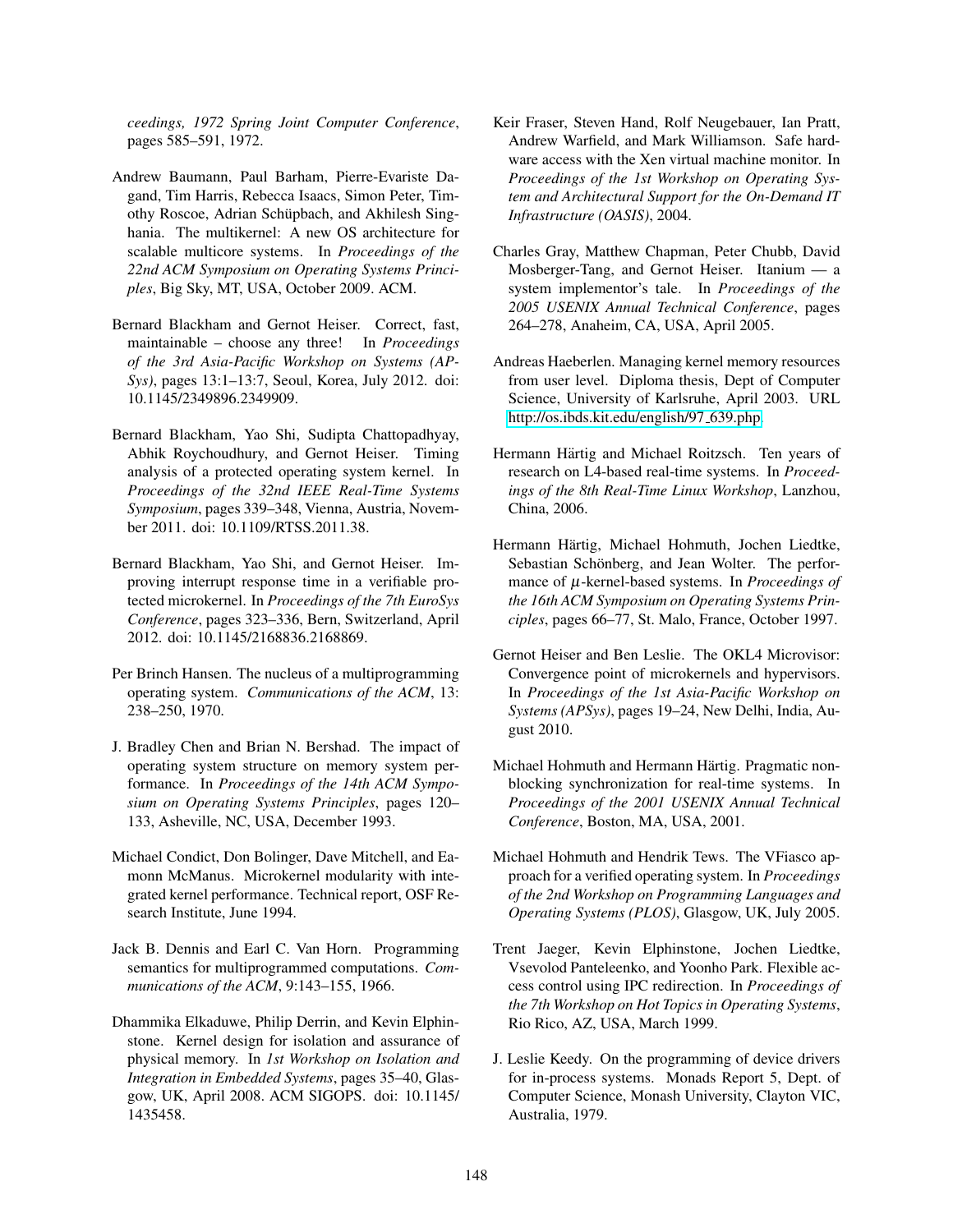- <span id="page-16-4"></span>Gerwin Klein, Kevin Elphinstone, Gernot Heiser, June Andronick, David Cock, Philip Derrin, Dhammika Elkaduwe, Kai Engelhardt, Rafal Kolanski, Michael Norrish, Thomas Sewell, Harvey Tuch, and Simon Winwood. seL4: Formal verification of an OS kernel. In *Proceedings of the 22nd ACM Symposium on Operating Systems Principles*, pages 207–220, Big Sky, MT, USA, October 2009. ACM. doi: 10.1145/ 1629575.1629596.
- <span id="page-16-7"></span>Adam Lackorzynski and Alexander Warg. Taming subsystems: capabilities as universal resource access control in L4. In *2nd Workshop on Isolation and Integration in Embedded Systems*, pages 25–30, Nuremburg, Germany, March 2009.
- <span id="page-16-15"></span>Adam Lackorzynski, Alexander Warg, Marcus Völp, and Hermann Härtig. Flattening hierarchical scheduling. In *International Conference on Embedded Software*, pages 93–102, Tampere, Finland, October 2012.
- <span id="page-16-11"></span>Ben Leslie, Peter Chubb, Nicholas FitzRoy-Dale, Stefan Götz, Charles Gray, Luke Macpherson, Daniel Potts, Yueting (Rita) Shen, Kevin Elphinstone, and Gernot Heiser. User-level device drivers: Achieved performance. *Journal of Computer Science and Technology*, 20(5):654–664, September 2005.
- <span id="page-16-1"></span>Roy Levin, Ellis S. Cohen, William M. Corwin, Fred J. Pollack, and William A. Wulf. Policy/mechanism separation in HYDRA. In *Proceedings of the 5th ACM Symposium on Operating Systems Principles*, pages 132–140, 1975.
- <span id="page-16-0"></span>Jochen Liedtke. Improving IPC by kernel design. In *Proceedings of the 14th ACM Symposium on Operating Systems Principles*, pages 175–188, Asheville, NC, USA, December 1993a.
- <span id="page-16-5"></span>Jochen Liedtke. A persistent system in real use: Experience of the first 13 years. In *Proceedings of the 3rd IEEE International Workshop on Object Orientation in Operating Systems (IWOOOS)*, pages 2–11, Asheville, NC, USA, December 1993b. IEEE.
- <span id="page-16-2"></span>Jochen Liedtke. On µ-kernel construction. In *Proceedings of the 15th ACM Symposium on Operating Systems Principles*, pages 237–250, Copper Mountain, CO, USA, December 1995.
- <span id="page-16-3"></span>Jochen Liedtke. Towards real microkernels. *Communications of the ACM*, 39(9):70–77, September 1996.
- <span id="page-16-10"></span>Jochen Liedtke, Ulrich Bartling, Uwe Beyer, Dietmar Heinrichs, Rudolf Ruland, and Gyula Szalay. Two years of experience with a µ-kernel based OS. *ACM Operating Systems Review*, 25(2):51–62, April 1991.
- <span id="page-16-6"></span>Jochen Liedtke, Kevin Elphinstone, Sebastian Schönberg, Herrman Härtig, Gernot Heiser, Nayeem Islam, and Trent Jaeger. Achieved IPC performance (still the foundation for extensibility). In *Proceedings of the 6th Workshop on Hot Topics in Operating Systems*, pages 28–31, Cape Cod, MA, USA, May 1997a.
- <span id="page-16-8"></span>Jochen Liedtke, Nayeem Islam, and Trent Jaeger. Preventing denial-of-service attacks on a  $\mu$ -kernel for WebOSes. In *Proceedings of the 6th Workshop on Hot Topics in Operating Systems*, pages 73–79, Cape Cod, MA, USA, May 1997b. IEEE.
- <span id="page-16-9"></span>Steven. B. Lipner. A comment on the confinement problem. In *Proceedings of the 5th ACM Symposium on Operating Systems Principles*, pages 192–196. ACM, 1975.
- <span id="page-16-12"></span>Richard J. Lipton and Lawrence Snyder. A linear time algorithm for deciding subject security. *Journal of the ACM*, 24(3):455–464, 1977. ISSN 0004-5411. doi: http://doi.acm.org/10.1145/322017.322025.
- <span id="page-16-16"></span>Paul E. McKenney, Dipankar Sarma, Andrea Arcangelli, Andi Kleen, Orran Krieger, and Rusty Russell. Read copy update. In *Proceedings of the Ottawa Linux Symposium*, 2002. URL [http://www.rdrop.com/users/](http://www.rdrop.com/users/paulmck/rclock/ rcu.2002.07.08.pdf) [paulmck/rclock/rcu.2002.07.08.pdf.](http://www.rdrop.com/users/paulmck/rclock/ rcu.2002.07.08.pdf)
- <span id="page-16-14"></span>Toby Murray, Daniel Matichuk, Matthew Brassil, Peter Gammie, Timothy Bourke, Sean Seefried, Corey Lewis, Xin Gao, and Gerwin Klein. seL4: from general purpose to a proof of information flow enforcement. In *IEEE Symposium on Security and Privacy*, pages 415–429, San Francisco, CA, May 2013. ISBN 10.1109/SP.2013.35.
- <span id="page-16-13"></span>Roger M. Needham and R.D.H. Walker. The Cambridge CAP computer and its protection system. In *Proceedings of the 6th ACM Symposium on Operating Systems Principles*, pages 1–10. ACM, November 1977.
- <span id="page-16-18"></span>Michael Norrish. *C formalised in HOL*. PhD thesis, University of Cambridge Computer Laboratory, 1998.
- <span id="page-16-17"></span>Abi Nourai. A physically-addressed L4 kernel. BE thesis, School of Computer Science and Engineering, University of NSW, Sydney 2052, Australia, March 2005. Available from publications page at [http://ssrg.](http://ssrg.nicta.com.au/) [nicta.com.au/.](http://ssrg.nicta.com.au/)
- <span id="page-16-19"></span>John K. Ousterhout. Why aren't operating systems getting faster as fast as hardware? In *Proceedings of the 1990 Summer USENIX Technical Conference*, pages 247–56, June 1990.